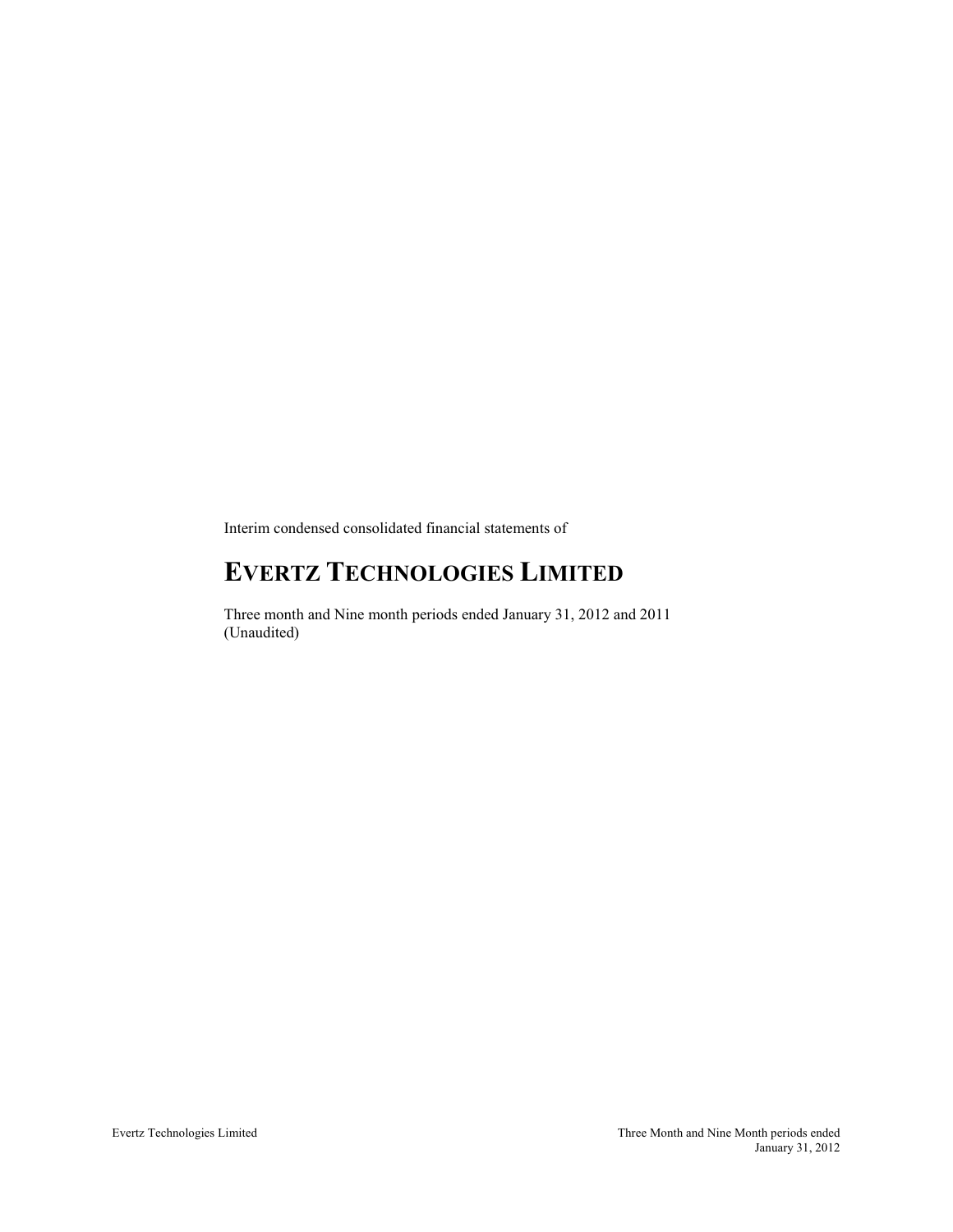# **MANAGEMENT REPORT**

The management of Evertz Technologies Limited ("the Company") is responsible for the preparation of the accompanying interim condensed consolidated financial statements. The interim condensed consolidated financial statements have been prepared in accordance with International Financial Reporting Standards and are considered by management to present fairly the consolidated financial position, operating results and cash flows of the Company.

These interim condensed consolidated financial statements have not been reviewed by the auditor. These interim condensed consolidated financial statements are unaudited and include all adjustments, consisting of normal and recurring items, that management considers necessary for the fair presentation of the consolidated financial position, results of operations and cash flows.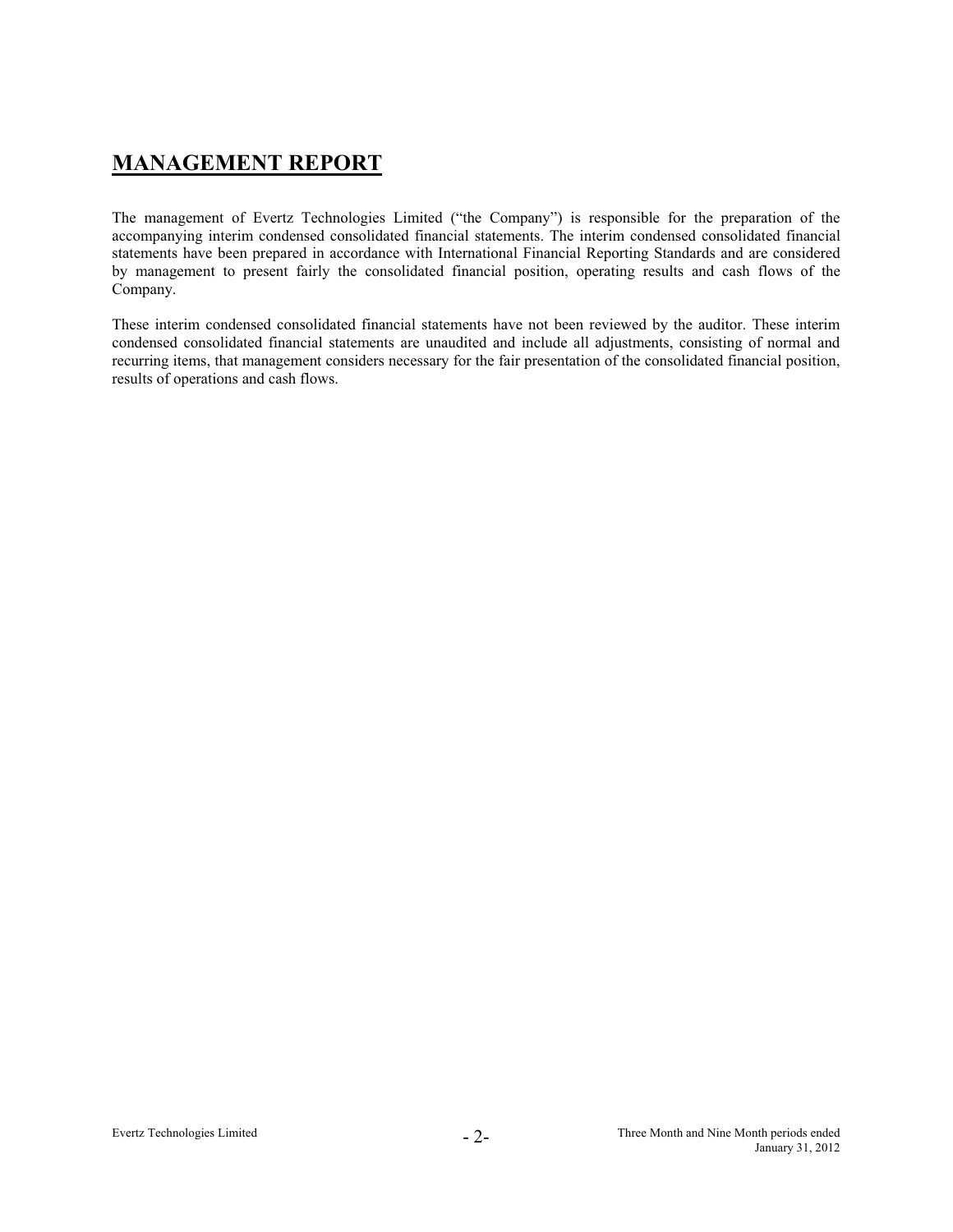Index to Financial Statements (Unaudited)

Interim condensed consolidated financial statements Three month and Nine month periods ended January 31, 2012 and 2011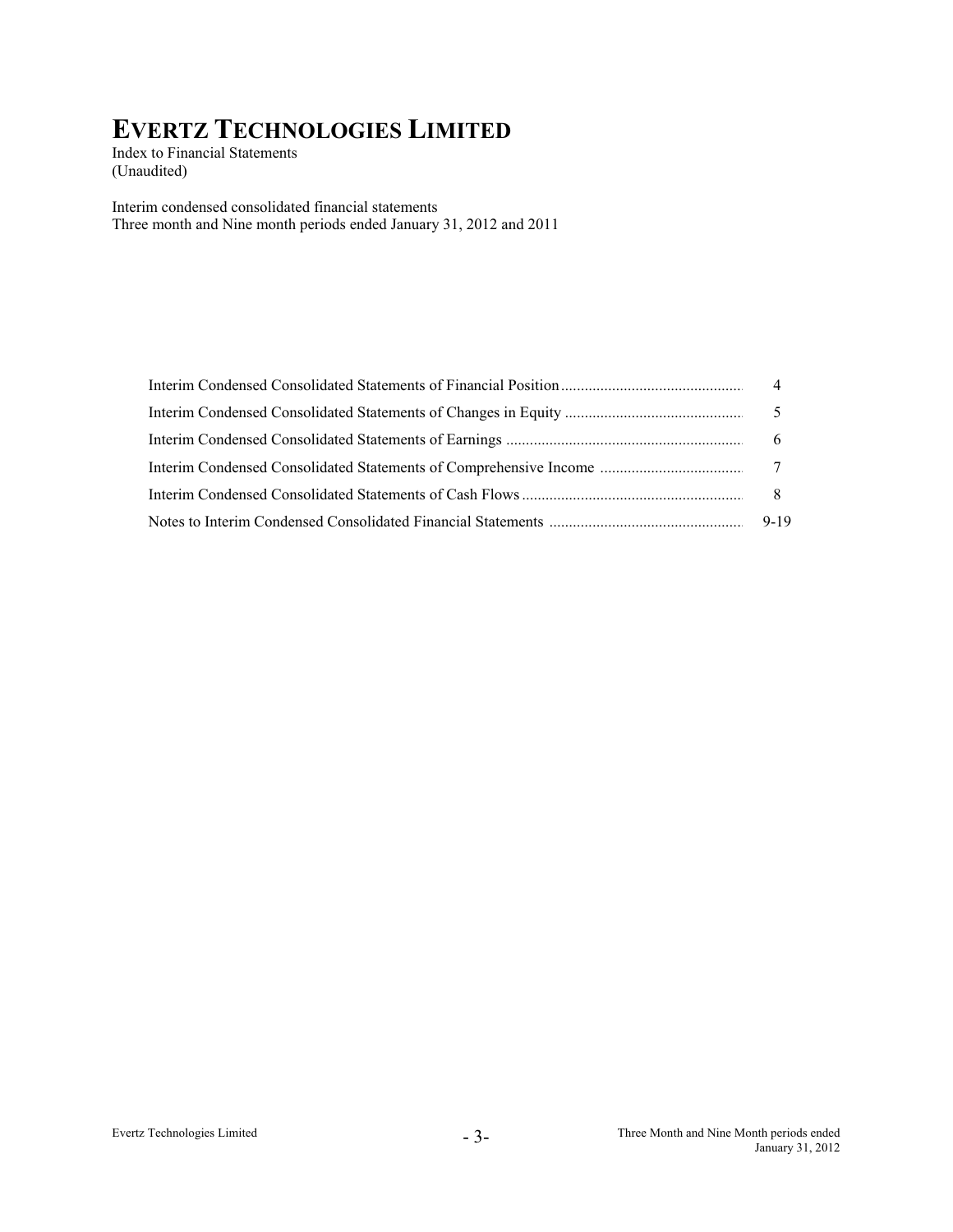Interim Condensed Consolidated Statements of Financial Position (unaudited)

As at January 31, 2012 and April 30, 2011 (In thousands of Canadian dollars)

| 2012<br>2011<br><b>Assets</b><br>Current assets<br>Cash<br>\$<br>175,835<br>178,402<br>\$<br>12,112<br>16,190<br>Instruments held for trading<br>Trade and other receivables<br>51,204<br>52,732<br>Inventories<br>104,353<br>106,422<br>Income tax receivable<br>7,864<br>2,014<br>3,885<br>Non-current assets held for sale (note 13)<br>$\mathbb{S}$<br>357,820<br>\$<br>353,193<br>\$<br>Property, Plant and Equipment (note 4)<br>41,778<br>\$<br>37,627<br>Goodwill<br>17,461<br>17,467<br>2,224<br>1,299<br>Intangible assets |
|--------------------------------------------------------------------------------------------------------------------------------------------------------------------------------------------------------------------------------------------------------------------------------------------------------------------------------------------------------------------------------------------------------------------------------------------------------------------------------------------------------------------------------------|
|                                                                                                                                                                                                                                                                                                                                                                                                                                                                                                                                      |
|                                                                                                                                                                                                                                                                                                                                                                                                                                                                                                                                      |
|                                                                                                                                                                                                                                                                                                                                                                                                                                                                                                                                      |
|                                                                                                                                                                                                                                                                                                                                                                                                                                                                                                                                      |
|                                                                                                                                                                                                                                                                                                                                                                                                                                                                                                                                      |
|                                                                                                                                                                                                                                                                                                                                                                                                                                                                                                                                      |
|                                                                                                                                                                                                                                                                                                                                                                                                                                                                                                                                      |
|                                                                                                                                                                                                                                                                                                                                                                                                                                                                                                                                      |
|                                                                                                                                                                                                                                                                                                                                                                                                                                                                                                                                      |
|                                                                                                                                                                                                                                                                                                                                                                                                                                                                                                                                      |
|                                                                                                                                                                                                                                                                                                                                                                                                                                                                                                                                      |
|                                                                                                                                                                                                                                                                                                                                                                                                                                                                                                                                      |
|                                                                                                                                                                                                                                                                                                                                                                                                                                                                                                                                      |
|                                                                                                                                                                                                                                                                                                                                                                                                                                                                                                                                      |
| $\overline{\mathcal{S}}$<br>418,358<br>410,511<br>$\mathbb{S}$                                                                                                                                                                                                                                                                                                                                                                                                                                                                       |
|                                                                                                                                                                                                                                                                                                                                                                                                                                                                                                                                      |
| <b>Liabilities</b>                                                                                                                                                                                                                                                                                                                                                                                                                                                                                                                   |
| Trade and other payables<br>\$<br>25,047<br>\$<br>21,814                                                                                                                                                                                                                                                                                                                                                                                                                                                                             |
| Provisions (note 6)<br>809<br>1,235                                                                                                                                                                                                                                                                                                                                                                                                                                                                                                  |
| Deferred revenue<br>3,664<br>7,129                                                                                                                                                                                                                                                                                                                                                                                                                                                                                                   |
| 451<br>Current portion of long term debt<br>410                                                                                                                                                                                                                                                                                                                                                                                                                                                                                      |
| $\mathbb{S}$<br>33,395<br>$\mathbb{S}$<br>27,164                                                                                                                                                                                                                                                                                                                                                                                                                                                                                     |
| $\mathbb{S}$<br>1,967<br>\$<br>2,493<br>Long term debt                                                                                                                                                                                                                                                                                                                                                                                                                                                                               |
| Deferred taxes<br>6,349<br>7,095                                                                                                                                                                                                                                                                                                                                                                                                                                                                                                     |
| $\mathbb{S}$<br>$\mathbb{S}$<br>41,711<br>36,752                                                                                                                                                                                                                                                                                                                                                                                                                                                                                     |
| <b>Equity</b>                                                                                                                                                                                                                                                                                                                                                                                                                                                                                                                        |
| Capital stock (note 5)<br>$\mathbb{S}$<br>67,266<br>\$<br>58,882                                                                                                                                                                                                                                                                                                                                                                                                                                                                     |
| Contributed surplus<br>13,546<br>13,762                                                                                                                                                                                                                                                                                                                                                                                                                                                                                              |
|                                                                                                                                                                                                                                                                                                                                                                                                                                                                                                                                      |
| 440<br>Accumulated other comprehensive (loss) income<br>(563)                                                                                                                                                                                                                                                                                                                                                                                                                                                                        |
| Retained earnings<br>295,029<br>299,125                                                                                                                                                                                                                                                                                                                                                                                                                                                                                              |
| $\mathbb{S}$<br>294,466<br>299,565<br>\$                                                                                                                                                                                                                                                                                                                                                                                                                                                                                             |
| Total equity attributable to shareholders<br>375,278<br>372,209                                                                                                                                                                                                                                                                                                                                                                                                                                                                      |
| Non-controlling Interest<br>1,369<br>1,550                                                                                                                                                                                                                                                                                                                                                                                                                                                                                           |
| 376,647<br>373,759                                                                                                                                                                                                                                                                                                                                                                                                                                                                                                                   |
| $\overline{\mathcal{S}}$<br>\$<br>418,358<br>410,511                                                                                                                                                                                                                                                                                                                                                                                                                                                                                 |

See accompanying notes to the interim condensed consolidated financial statements.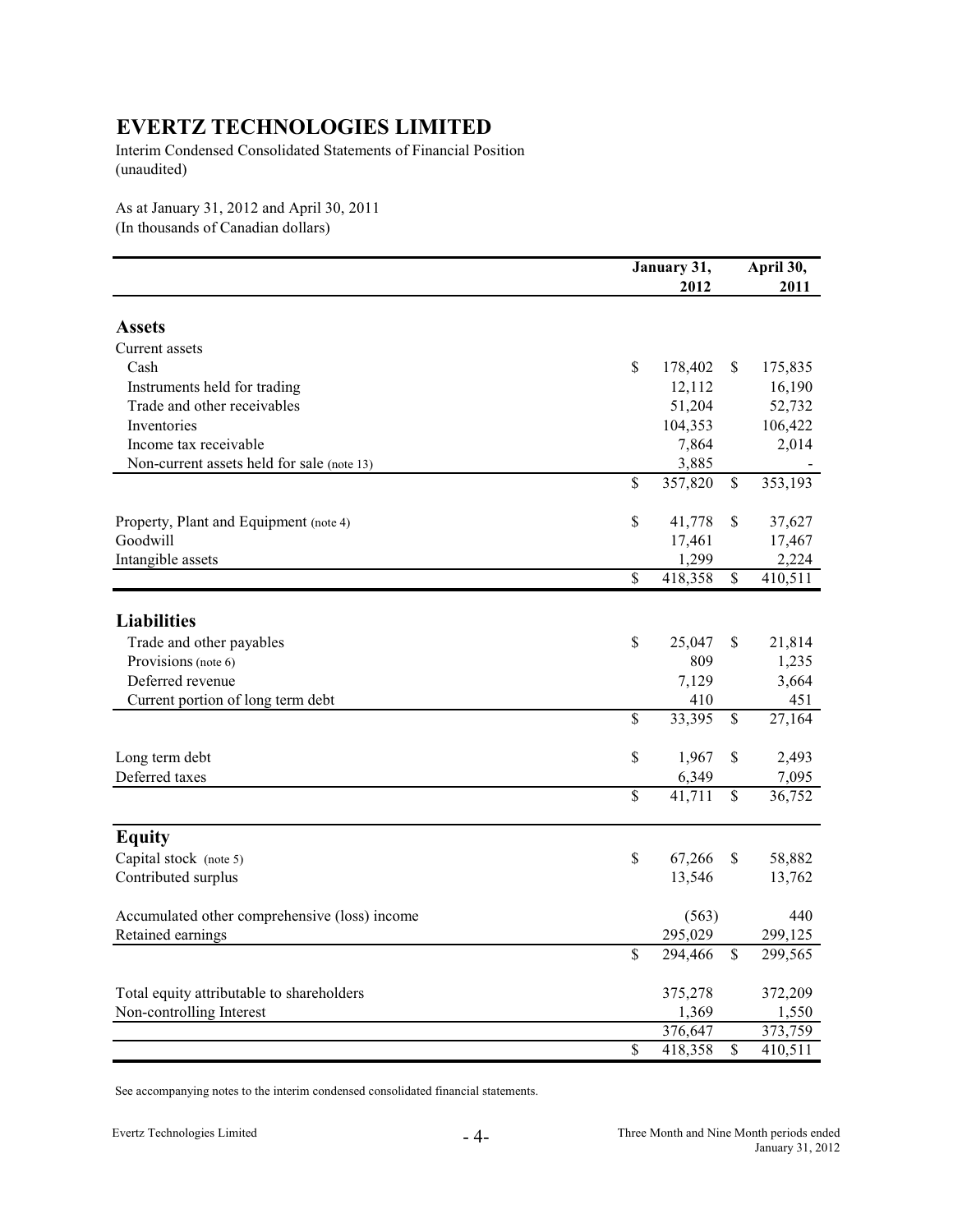Interim Condensed Consolidated Statements of Changes in Equity (Unaudited)

Nine month periods ended January 31, 2012 and 2011 (In thousands of Canadian dollars)

|                                    |     |          |     |             |               | Foreign     |              |           |             | Total           |               |             |             |           |
|------------------------------------|-----|----------|-----|-------------|---------------|-------------|--------------|-----------|-------------|-----------------|---------------|-------------|-------------|-----------|
|                                    |     |          |     |             |               | currency    |              |           |             | equity          |               | Non-        |             |           |
|                                    |     | Capital  |     | Contributed |               | translation |              | Retained  |             | attributable to |               | controlling |             | Total     |
|                                    |     | stock    |     | surplus     |               | adjustment  |              | earnings  |             | shareholders    |               | interest    |             | Equity    |
| Balance at May 1, 2010             | \$. | 51,035   | \$. | 12,183      | $\mathcal{S}$ | ÷.          | $\mathbb{S}$ | 249,554   | \$.         | 312,772         | <sup>\$</sup> | 1,408       | \$.         | 314,180   |
| Net earnings for the period        |     |          |     |             |               |             |              | 65,380    |             | 65,380          |               | 461         |             | 65,841    |
| Dividends declared                 |     |          |     |             |               |             |              | (20,696)  |             | (20,696)        |               | (400)       |             | (21,096)  |
| Compensation expense related       |     |          |     |             |               |             |              |           |             |                 |               |             |             |           |
| to stock options                   |     |          |     | 2,894       |               |             |              |           |             | 2,894           |               |             |             | 2,894     |
| Exercise of employee stock options |     | 5,630    |     |             |               |             |              |           |             | 5,630           |               |             |             | 5,630     |
| Transfer of stock option exercise  |     | 2,217    |     | (2,217)     |               |             |              |           |             |                 |               |             |             |           |
| Foreign currency translation       |     |          |     |             |               |             |              |           |             |                 |               |             |             |           |
| adjustment                         |     |          |     |             |               | 525         |              |           |             | 525             |               | (12)        |             | 513       |
| <b>Balance at January 31, 2011</b> | \$  | 58,882   | S   | 12,860      | $\mathbf{s}$  | 525         | \$           | 294,238   | $\mathbf S$ | 366,505         | $\mathbf{s}$  | 1,457       | \$          | 367,962   |
| Net earnings for the period        |     |          |     |             |               | ä,          |              | 12,334    |             | 12,334          |               | 84          | $\mathbf S$ | 12,418    |
| Dividends declared                 |     |          |     |             |               |             |              | (7, 447)  |             | (7, 447)        |               |             |             | (7, 447)  |
| Compensation expense related       |     |          |     |             |               |             |              |           |             |                 |               |             |             |           |
| to stock options                   |     |          |     | 902         |               |             |              |           |             | 902             |               |             |             | 902       |
| Exercise of employee stock options |     |          |     |             |               |             |              |           |             |                 |               |             |             |           |
| Transfer of stock option exercise  |     |          |     |             |               |             |              |           |             |                 |               |             |             |           |
| Foreign currency translation       |     |          |     |             |               |             |              |           |             |                 |               |             |             |           |
| adjustment                         |     |          |     |             |               | (85)        |              |           |             | (85)            |               | 9           |             | (76)      |
| Balance at April 30, 2011          |     | \$58,882 | \$  | 13,762      | <sup>\$</sup> | 440         | S            | 299,125   | S           | 372,209         | S             | 1,550       | S           | 373,759   |
| Net earnings for the period        |     |          |     |             |               | ÷,          |              | 46,160    |             | 46,160          |               | 306         |             | 46,466    |
| Dividends declared                 |     |          |     |             |               |             |              | (26,609)  |             | (26,609)        |               | (400)       |             | (27,009)  |
| Compensation expense related       |     |          |     |             |               |             |              |           |             |                 |               |             |             |           |
| to stock options                   |     |          |     | 2,293       |               |             |              |           |             | 2,293           |               |             |             | 2,293     |
| Exercise of employee stock options |     | 7,456    |     |             |               |             |              |           |             | 7,456           |               |             |             | 7,456     |
| Transfer of stock option exercise  |     | 2,509    |     | (2,509)     |               |             |              |           |             |                 |               |             |             |           |
| Repurchase of common shares        |     | (1, 581) |     |             |               |             |              | (23, 647) |             | (25, 228)       |               |             |             | (25, 228) |
| Foreign currency translation       |     |          |     |             |               |             |              |           |             |                 |               |             |             |           |
| adiustment                         |     |          |     |             |               | (1,003)     |              |           |             | (1,003)         |               | (87)        |             | (1,090)   |
| <b>Balance at January 31, 2012</b> |     | \$67,266 | S   | 13,546      | - \$          | (563)       | S            | 295,029   | \$          | 375,278         | $\mathbf{s}$  | 1,369       | \$          | 376,647   |

See accompanying notes to the interim condensed consolidated financial statements.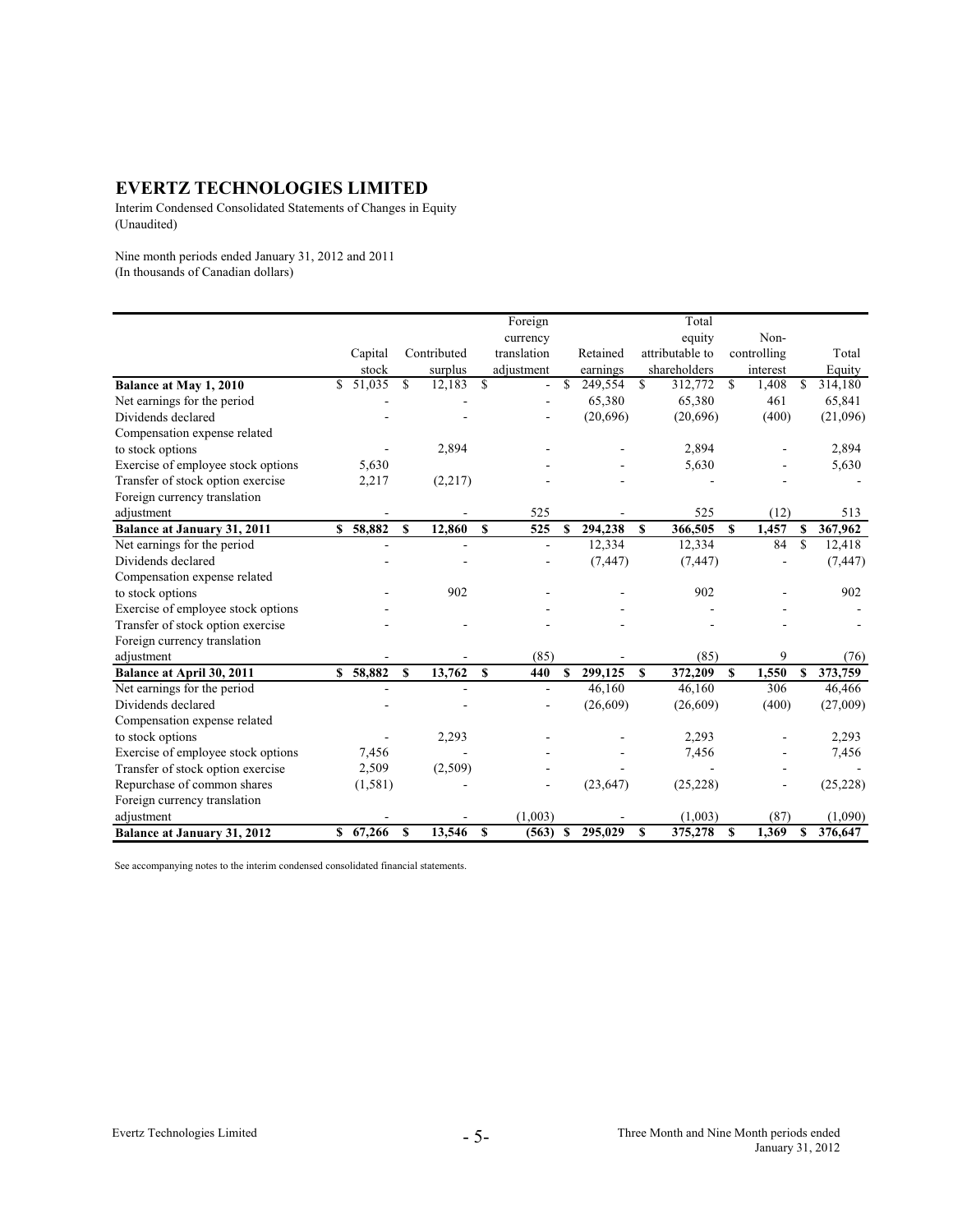Interim Condensed Consolidated Statements of Earnings (Unaudited)

Three month and nine month periods ended January 31, 2012 and 2011 (In thousands of Canadian dollars, except per share amounts)

|                                                        | Three month period ended   |               |          | Nine month period ended |             |               |          |  |  |
|--------------------------------------------------------|----------------------------|---------------|----------|-------------------------|-------------|---------------|----------|--|--|
|                                                        | January 31,                |               |          |                         | January 31, |               |          |  |  |
|                                                        | 2012                       |               | 2011     |                         | 2012        |               | 2011     |  |  |
| Revenue                                                | \$<br>71,445               | <sup>\$</sup> | 84,073   | \$                      | 217,060     | <sup>\$</sup> | 240,216  |  |  |
| Cost of goods sold                                     | 31,283                     |               | 35,389   |                         | 93,675      |               | 100,895  |  |  |
| Gross margin                                           | 40,162                     |               | 48,684   |                         | 123,385     |               | 139,321  |  |  |
|                                                        |                            |               |          |                         |             |               |          |  |  |
| Expenses                                               |                            |               |          |                         |             |               |          |  |  |
| Selling, administrative and general (note 7)           | 14,257                     |               | 11,812   |                         | 39,476      |               | 31,964   |  |  |
| Research and development                               | 11,058                     |               | 9,620    |                         | 31,418      |               | 25,863   |  |  |
| Investment tax credits                                 | (2,574)                    |               | (2, 258) |                         | (7,310)     |               | (6, 139) |  |  |
| Foreign exchange loss (gain)                           | 64                         |               | 465      |                         | (3,001)     |               | (478)    |  |  |
|                                                        | 22,805                     |               | 19,639   |                         | 60,583      |               | 51,210   |  |  |
| Earnings before finance income, costs, other and taxes | 17,357                     |               | 29,045   |                         | 62,802      |               | 88,111   |  |  |
| Finance income                                         | 551                        |               | 204      |                         | 1,427       |               | 733      |  |  |
| Finance costs                                          | (45)                       |               | (43)     |                         | (142)       |               | (120)    |  |  |
| Other income (expenses)                                | (332)                      |               | 3,935    |                         | (557)       |               | 2,428    |  |  |
| Earnings before income taxes                           | 17,531                     |               | 33,141   |                         | 63,530      |               | 91,152   |  |  |
| Provision for (recovery of) income taxes               |                            |               |          |                         |             |               |          |  |  |
| Current                                                | 4,323                      |               | 7,970    |                         | 17,804      |               | 24,848   |  |  |
| Deferred                                               | 463                        |               | 808      |                         | (740)       |               | 463      |  |  |
|                                                        | 4,786                      |               | 8,778    |                         | 17,064      |               | 25,311   |  |  |
| Net earnings for the period                            | \$<br>12,745               | \$            | 24,363   | \$                      | 46,466      | \$            | 65,841   |  |  |
| Net earnings attributable to non-controlling interest  | 108                        |               | 125      | \$                      | 306         |               | 461      |  |  |
| Net earnings attributable to shareholders              | 12,637                     |               | 24,238   | $\overline{\$}$         | 46,160      |               | 65,380   |  |  |
| Net earnings for the period                            | \$<br>$12, \overline{745}$ | \$            | 24,363   | $\overline{\mathbb{S}}$ | 46,466      | \$            | 65,841   |  |  |
|                                                        |                            |               |          |                         |             |               |          |  |  |
| Earnings per share (note 12)                           |                            |               |          |                         |             |               |          |  |  |
| <b>Basic</b>                                           | \$<br>0.17                 | \$            | 0.32     | \$                      | 0.63        | \$            | 0.88     |  |  |
| Diluted                                                | \$<br>0.17                 | \$            | 0.32     | \$                      | 0.62        | $\mathbb{S}$  | 0.88     |  |  |

See accompanying notes to the interim condensed consolidated financial statements.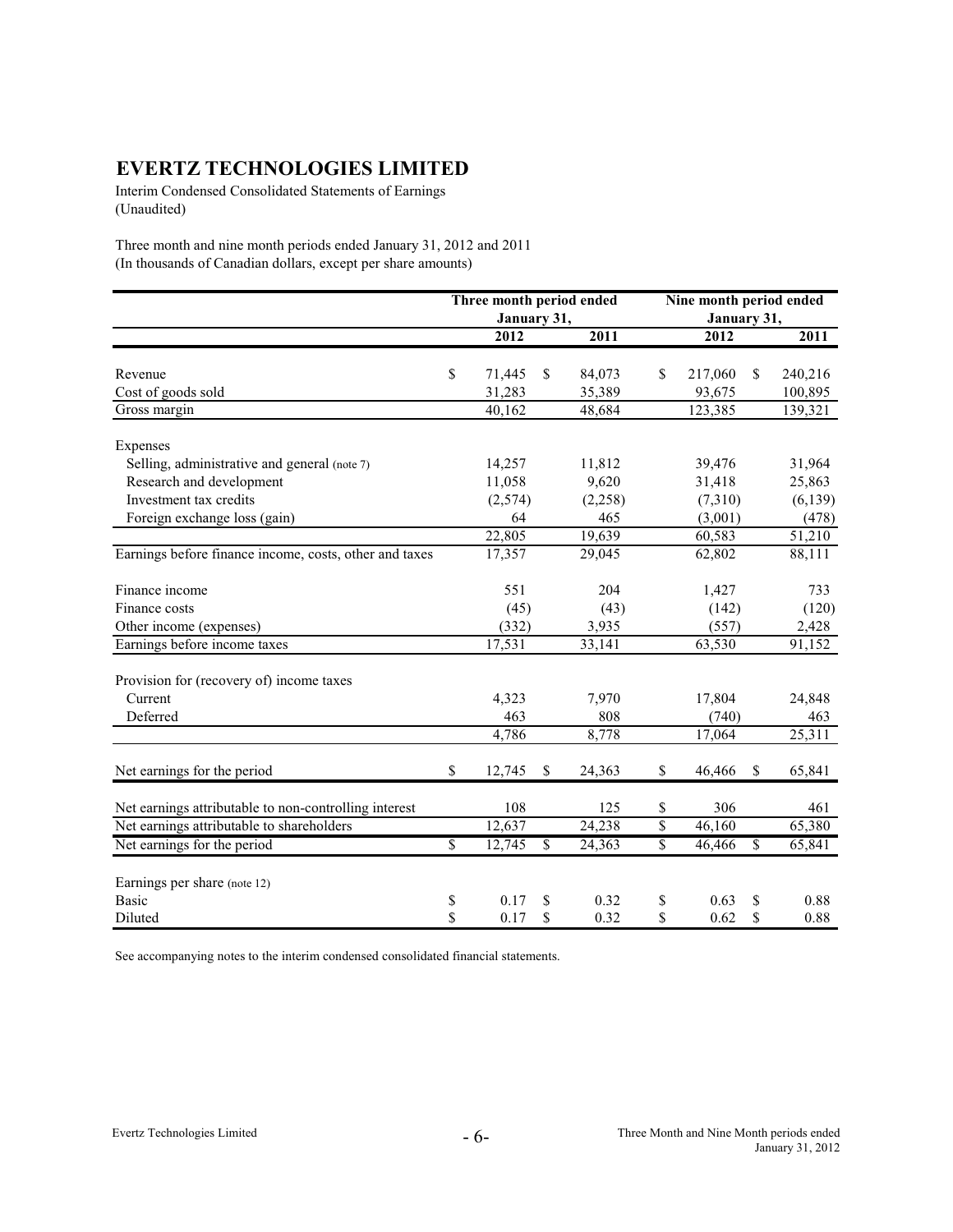Interim Condensed Consolidated Statements of Comprehensive Income (Unaudited)

Three month and nine month periods ended January 31, 2012 and 2011 (In thousands of Canadian dollars)

|                                                               |    |             |    | Three month period ended | Nine month period ended |             |    |        |  |  |
|---------------------------------------------------------------|----|-------------|----|--------------------------|-------------------------|-------------|----|--------|--|--|
|                                                               |    | January 31, |    |                          |                         | January 31, |    |        |  |  |
|                                                               |    | 2012        |    | 2011                     |                         | 2012        |    | 2011   |  |  |
| Net earnings for the period                                   | S  | 12,745      | S  | 24,363                   | S                       | 46,466      | S  | 65,841 |  |  |
| Translation of self-sustaining operations                     |    | (1,019)     |    | (48)                     |                         | (1,090)     |    | 513    |  |  |
| Comprehensive income                                          |    | 11.726      |    | 24,315                   | S                       | 45.376      |    | 66,354 |  |  |
|                                                               |    |             |    |                          |                         |             |    |        |  |  |
| Comprehensive income attributable to non-controlling interest | S  | 68          | -S | 113                      | S                       | 219         | S. | 449    |  |  |
| Comprehensive income attributable to shareholders             | \$ | 11.658      | S  | 24.202                   | S                       | 45.157      |    | 65,905 |  |  |
| Comprehensive income                                          |    | 11.726      |    | 24,315                   |                         | 45,376      |    | 66,354 |  |  |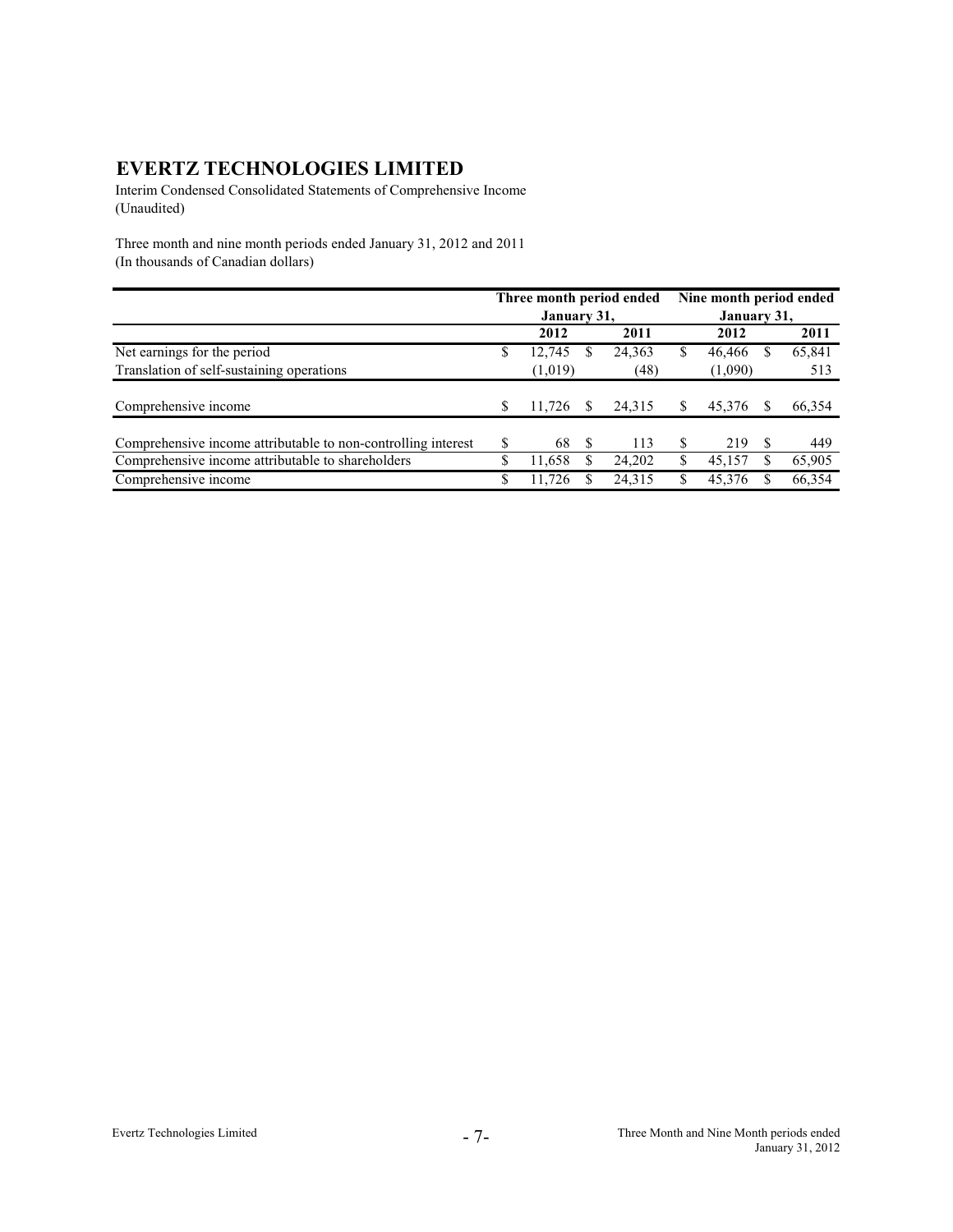Interim Condensed Consolidated Statements of Cash Flows (Unaudited)

Three month and nine month periods ended January 31, 2012 and 2011 (In thousands of Canadian dollars)

|                                                             | Three month period ended |               | Nine month period ended |           |  |  |  |  |
|-------------------------------------------------------------|--------------------------|---------------|-------------------------|-----------|--|--|--|--|
|                                                             | January 31,              |               | January 31,             |           |  |  |  |  |
|                                                             | 2012                     | 2011          | 2012                    | 2011      |  |  |  |  |
| Operating activities                                        |                          |               |                         |           |  |  |  |  |
| Net earnings                                                | \$<br>12,745             | 24,363<br>S   | \$<br>46,466<br>S       | 65,841    |  |  |  |  |
| Add: Items not involving cash                               |                          |               |                         |           |  |  |  |  |
| Depreciation of property, plant and equipment               | 1,875                    | 1,712         | 5,354                   | 5,263     |  |  |  |  |
| Amortization of intangible assets                           | 308                      | 277           | 924                     | 715       |  |  |  |  |
| Gain on instruments held for trading                        | (36)                     | (3,959)       | (55)                    | (2,805)   |  |  |  |  |
| Loss (gain) on disposal of property, plant and equipment    | 19                       | (37)          | 123                     | 541       |  |  |  |  |
| Impairment loss on property, plant and equipment            | 420                      |               | 420                     |           |  |  |  |  |
| Share-based compensation                                    | 869                      | 1,061         | 2,293                   | 2,894     |  |  |  |  |
| Deferred income tax expense (recovery)                      | 463                      | 808           | (740)                   | 463       |  |  |  |  |
|                                                             | 16,663                   | 24,225        | 54,785                  | 72,912    |  |  |  |  |
| Changes in non-cash working capital items (note 8)          | 7,114                    | 4,766         | 3,809                   | (22, 578) |  |  |  |  |
| Cash provided by operating activities                       | 23,777                   | 28,991        | 58,594                  | 50,334    |  |  |  |  |
| Investing activities                                        |                          |               |                         |           |  |  |  |  |
| Proceeds from disposal of instruments held for trading      |                          | 952           | 4,133                   | 1,502     |  |  |  |  |
| Acquisition of property, plant and equipment                | (10, 887)                | (568)         | (14,993)                | (2, 235)  |  |  |  |  |
| Proceeds from disposal of property, plant and equipment     | 22                       | 16            | 218                     | 647       |  |  |  |  |
| Business acquisitions net of cash acquired                  |                          | (2,917)       |                         | (2,917)   |  |  |  |  |
| Cash used in investing activities                           | (10, 865)                | (2,517)       | (10, 642)               | (3,003)   |  |  |  |  |
| Financing activities                                        |                          |               |                         |           |  |  |  |  |
| Repayment of long term debt                                 | (141)                    | (147)         | (389)                   | (417)     |  |  |  |  |
| Dividends paid                                              | (8,789)                  | (7, 417)      | (26,609)                | (20,696)  |  |  |  |  |
| Dividends paid by subsidiaries to non-controlling interests |                          |               | (400)                   | (400)     |  |  |  |  |
| Capital stock repurchase                                    | (1, 846)                 |               | (25, 228)               |           |  |  |  |  |
| Capital stock issued                                        | 2,027                    | 3,696         | 7,455                   | 5,630     |  |  |  |  |
| Cash used in financing activities                           | (8, 749)                 | (3,868)       | (45, 171)               | (15, 883) |  |  |  |  |
|                                                             |                          |               |                         |           |  |  |  |  |
| Effect of exchange rates on cash                            | (1)                      | 612           | (214)                   | 106       |  |  |  |  |
| Increase in cash                                            | 4,162                    | 23,218        | 2,567                   | 31,554    |  |  |  |  |
| Cash beginning of period                                    | 174,240                  | 142,091       | 175,835                 | 133,755   |  |  |  |  |
| Cash end of period                                          | \$<br>178,402            | \$<br>165,309 | \$<br>\$<br>178,402     | 165,309   |  |  |  |  |

|                   | Three month period ended |       | Nine month period ended |       |  |        |  |  |
|-------------------|--------------------------|-------|-------------------------|-------|--|--------|--|--|
|                   | January 31,              |       | January 31,             |       |  |        |  |  |
|                   | 2012                     | 2011  |                         | 2012  |  | 2011   |  |  |
| Interest paid     | 41                       | 26    |                         | 138   |  | 103    |  |  |
| Income taxes paid |                          | 4.715 |                         | 16.22 |  | 23.622 |  |  |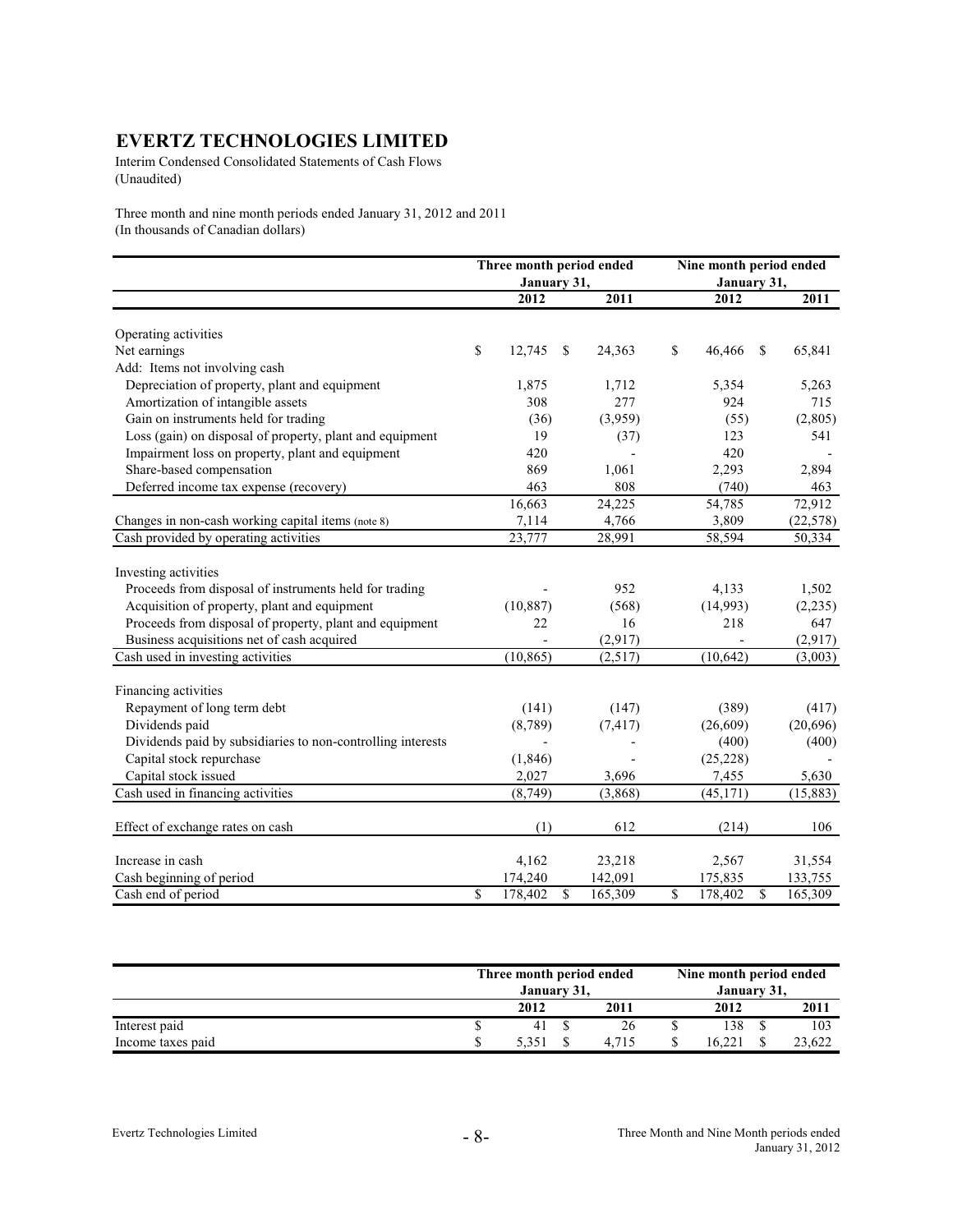# **NOTES TO INTERIM CONDENSED CONSOLIDATED FINANCIAL STATEMENTS**  (unaudited)

Three month and nine month periods ended January 31, 2012 and 2011 (in thousands of Canadian dollars, except for "number of common shares" and "number of options")

Evertz Technologies Limited ("Evertz" or the "Company") is incorporated under the *Canada Business Corporations Act*. The Company is incorporated and domiciled in Canada and the registered head office is located at 5292 John Lucas Drive, Burlington, Ontario, Canada. The Company is a leading equipment provider to the television broadcast industry. The Company designs, manufactures and distributes video and audio infrastructure equipment for the production, post–production, broadcast and telecommunications markets.

#### **1. STATEMENT OF COMPLIANCE**

These interim condensed consolidated financial statements have been prepared in accordance with International Financial Reporting Standards as issued by the International Accounting Standards Board ("IASB") and under the IAS 34 "Interim Financial Reporting" and IFRS 1 "First-time Adoption of International Financial Reporting Standards" using the same accounting policies as described in the Company's interim condensed consolidated financial statements for the three months ended July 31, 2011.

 Prior to the adoption of IFRS, the Company prepared its interim and annual financial statements in accordance with Canadian generally accepted accounting principles ("Canadian GAAP"). Subject to certain transition elections disclosed in note 14, the Company has consistently applied the same accounting policies in its opening IFRS statement of financial position at May 1, 2010 (the "transition date") and throughout all periods presented, as if these policies had always been in effect. Note 14 discloses the impact of the transition to IFRS on the Company's reported financial position, financial performance and cash flows, including the nature and effect of significant changes in accounting policies from those used in the Company's consolidated financial statements for the year ended April 30, 2011, reported in accordance with Canadian GAAP.

 These interim condensed consolidated financial statements were authorized for issue by the Board of Directors on March 6, 2012.

#### **2. SIGNIFICANT ACCOUNTING POLICIES**

New accounting policies which were not previously applicable in prior periods:

#### *Non-current assets held for sale*

Non-current assets that are expected to be recovered primarily through sale rather than through continuing use are classified as held for sale. Immediately before classification as held for sale, the assets are remeasured in accordance with the Company's accounting policies. The assets are measured at the lower of their carrying amount and fair value less cost to sell. Impairment losses on initial classification as held for sale and subsequent gains or losses on remeasurement are recognized in profit or loss. Gains are not recognized in excess of any cumulative impairment loss.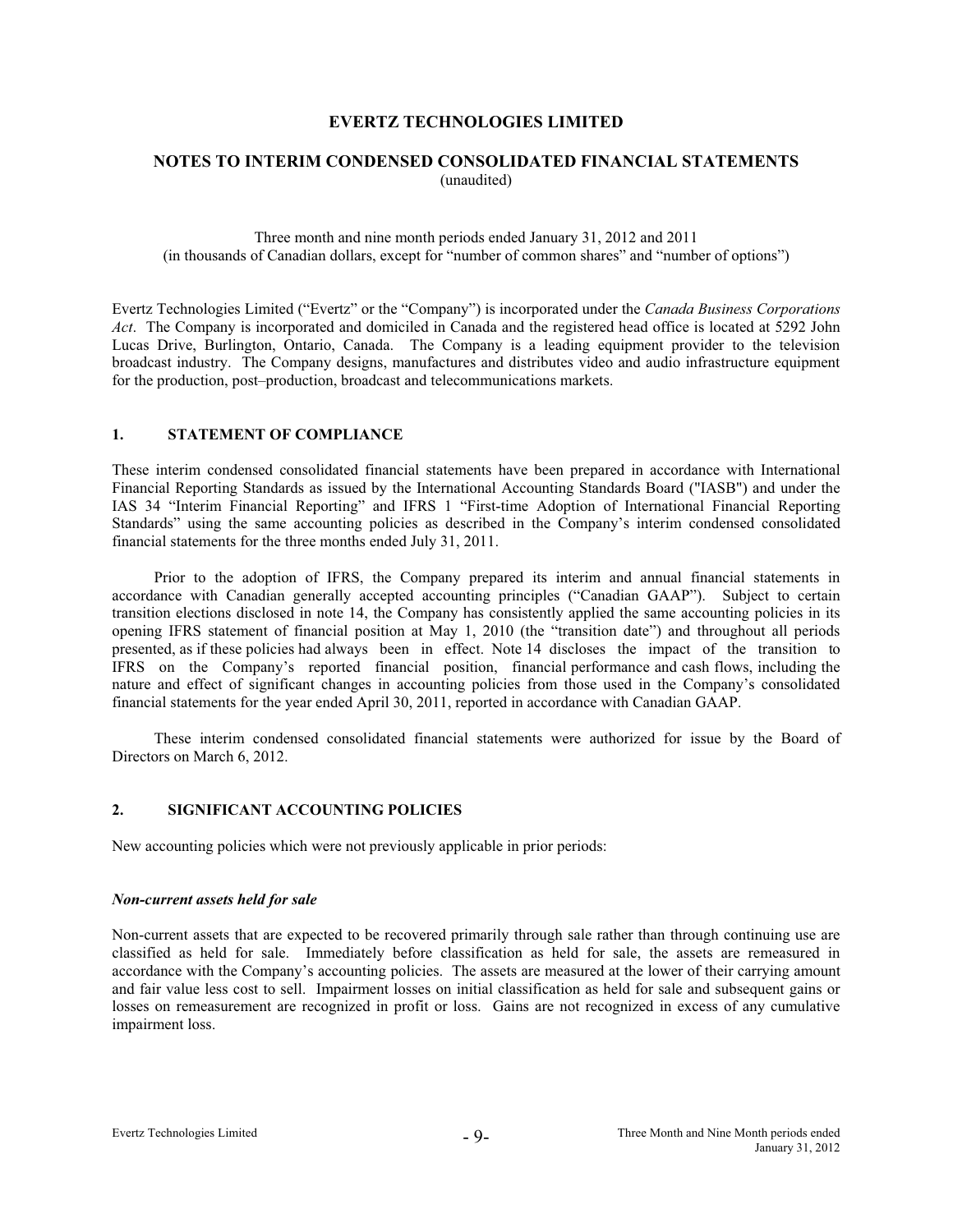# **New and Revised IFRSs Issued but Not Yet Effective**

Following is a listing of amendments, revisions and new International Financial Reporting Standards (IFRSs) issued but not effective until annual periods beginning after May 1, 2012. Unless otherwise indicated, earlier application is permitted.

# *Financial Instruments*

IFRS 9 Financial instruments ("IFRS 9") was issued by the IASB on November 12, 2009 and will replace IAS 39 Financial Instruments: Recognition and Measurement ("IAS 39"). IFRS 9 uses a single approach to determine whether a financial asset is measured at amortized cost or fair value, replacing the multiple rules in IAS 39. The approach in IFRS 9 is based on how an entity manages its financial instruments in the context of its business model and the contractual cash flow characteristics of the financial assets. The new standard also requires a single impairment method to be used, replacing the multiple impairment methods in IAS 39. IFRS 9 is effective for annual periods beginning on or after January 1, 2013. The Company has not yet determined the impact of IFRS 9 on its financial statements.

# *Consolidated Financial Statements*

IFRS 10, *Consolidated Financial Statements* ("IFRS 10") establishes principles for the presentation and preparation of consolidated financial statements when an entity controls one or more other entities. IFRS 10 replaces the consolidation requirements in SIC-12, *Consolidation – Special Purpose Entities* and IAS 27, *Consolidated and Separate Financial Statements.* The Company has not yet determined the impact of IFRS 10 on its financial statements.

#### *Joint Arrangements*

IFRS 11, *Joint Arrangements* ("IFRS 11") provides a more realistic reflection of joint arrangements by focusing on the rights and obligations of the arrangement, rather than its legal form as is currently the case. IFRS 11 replaces SIC-13, *Jointly Controlled Entities – Non-Monetary Contribution by Venturers* and IAS 31, *Interests in Joint Ventures.* The Company has not yet determined the impact of IFRS 11 on its financial statements.

# *Disclosure of Interests in Other Entities*

IFRS 12, *Disclosure of Interests in Other Entities* ("IFRS 12") is a new and comprehensive standard on disclosure requirements for all forms of interests in other entities, including subsidiaries, joint arrangements, associates and unconsolidated structured entities. The Company has not yet determined the impact of IFRS 12 on its financial statements.

#### *Fair Value Measurements*

IFRS 13, *Fair Value Measurements* ("IFRS 13") provides new guidance on fair value measurement and disclosure requirements. The Company has not yet determined the impact of IFRS 13 on its financial statements.

# *Income Taxes*

The amendments to IAS 12, *Income Taxes* ("IAS 12") relate to the measurement of deferred taxes for investment property carried at fair value. The Company has not yet determined the impact of the changes to IAS 12 on its financial statements.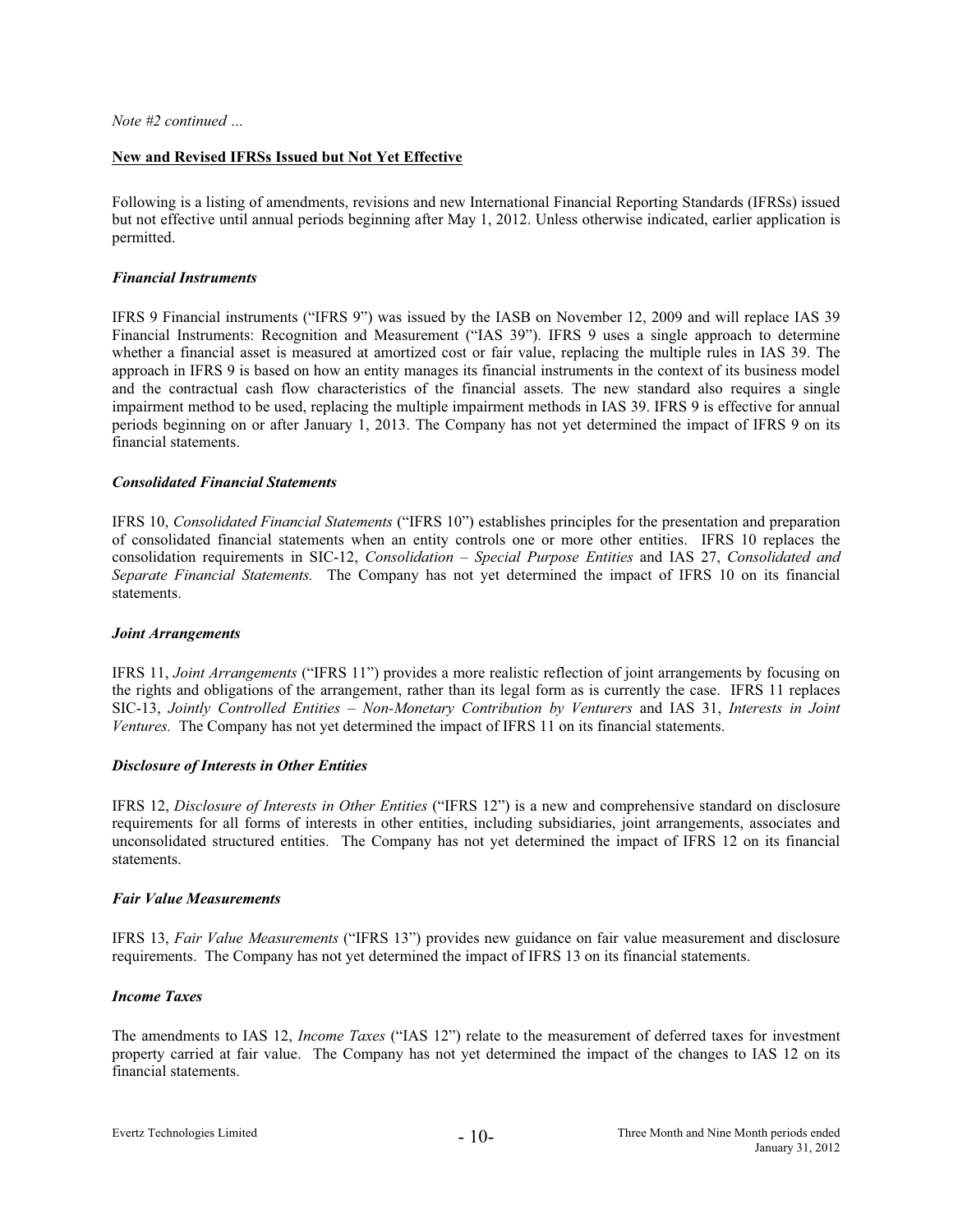*Note #2 continued …* 

#### *Presentation of Financial Statements*

Amendments to IAS 1, *Presentation of Financial Statements* ("IAS 1"), which are effective for annual periods beginning on or after July 1, 2012, are to be applied retroactively. The amendments require that an entity present separately the items of other comprehensive income that may be reclassified to profit or loss in the future from those that would never be reclassified to profit or loss. The Company has not yet determined the impact of the changes to IAS 1 on its financial statements.

#### **3. BUSINESS ACQUISITIONS**

On December 3, 2010 the Company completed the purchase of 100% of the share capital of an international technology-based company for cash consideration of \$2,917, net of \$1,483 in cash acquired. The acquisition price includes \$1,600 in contingent consideration that the Company has determined beyond a reasonable doubt will be incurred. The acquisition was accounted for under the acquisition method and its operating results have been included in these financial statements since the date of acquisition. During fiscal 2011 the Company recognized \$172 of transaction costs in earnings relating to the acquisition.

The allocation of the purchase price is based on management's estimate of the fair value of assets acquired and liabilities assumed. The allocation of the purchase price was as follows:

| Trade and other receivables         | S | 2,203   |
|-------------------------------------|---|---------|
| Inventory                           |   | 245     |
| Income tax receivable               |   | 15      |
| Trade and other payables            |   | (1,109) |
| Deferred revenue                    |   | (2,526) |
| Property, plant and equipment       |   | 131     |
| Intangibles - intellectual property |   | 1,440   |
| Deferred tax liability              |   | (397)   |
| Goodwill (not tax deductible)       |   | 2,915   |
|                                     |   | 2,917   |

The fair value of trade and other receivables was determined by netting \$2,579 in gross receivables with \$376 in receivables deemed uncollectable.

#### **4. PROPERTY, PLANT AND EQUIPMENT**

|                                    |        | <b>January 31, 2012</b> |                             |   |                    |   | April 30, 2011 |    |                             |     |                    |  |  |
|------------------------------------|--------|-------------------------|-----------------------------|---|--------------------|---|----------------|----|-----------------------------|-----|--------------------|--|--|
|                                    | Cost   |                         | Accumulated<br>Amortization |   | Carrying<br>Amount |   | Cost           |    | Accumulated<br>Amortization |     | Carrying<br>Amount |  |  |
| Office furniture and equipment     | 1.942  | S                       | 1,313                       | S | 629                | S | 1.354          | S  | 974                         | \$  | 380                |  |  |
| Research and development equipment | 9,856  |                         | 5,877                       |   | 3,979              |   | 8.042          |    | 5,184                       |     | 2,858              |  |  |
| Airplanes                          | 12,639 |                         | 395                         |   | 12.244             |   | 10,995         |    | 3,975                       |     | 7,020              |  |  |
| Machinery and equipment            | 39,961 |                         | 24,238                      |   | 15,723             |   | 38,157         |    | 21,400                      |     | 16,757             |  |  |
| Leaseholds                         | 3,417  |                         | 1,955                       |   | 1,462              |   | 3,607          |    | 1,657                       |     | 1,950              |  |  |
| Land                               | 1,628  |                         |                             |   | 1,628              |   | 1,557          |    | ٠                           |     | 1,557              |  |  |
| <b>Buildings</b>                   | 7,348  |                         | 1,235                       |   | 6,113              |   | 8,307          |    | 1,202                       |     | 7,105              |  |  |
|                                    | 76.791 |                         | 35.013                      |   | 41,778             |   | 72.019         | \$ | 34,392                      | \$. | 37,627             |  |  |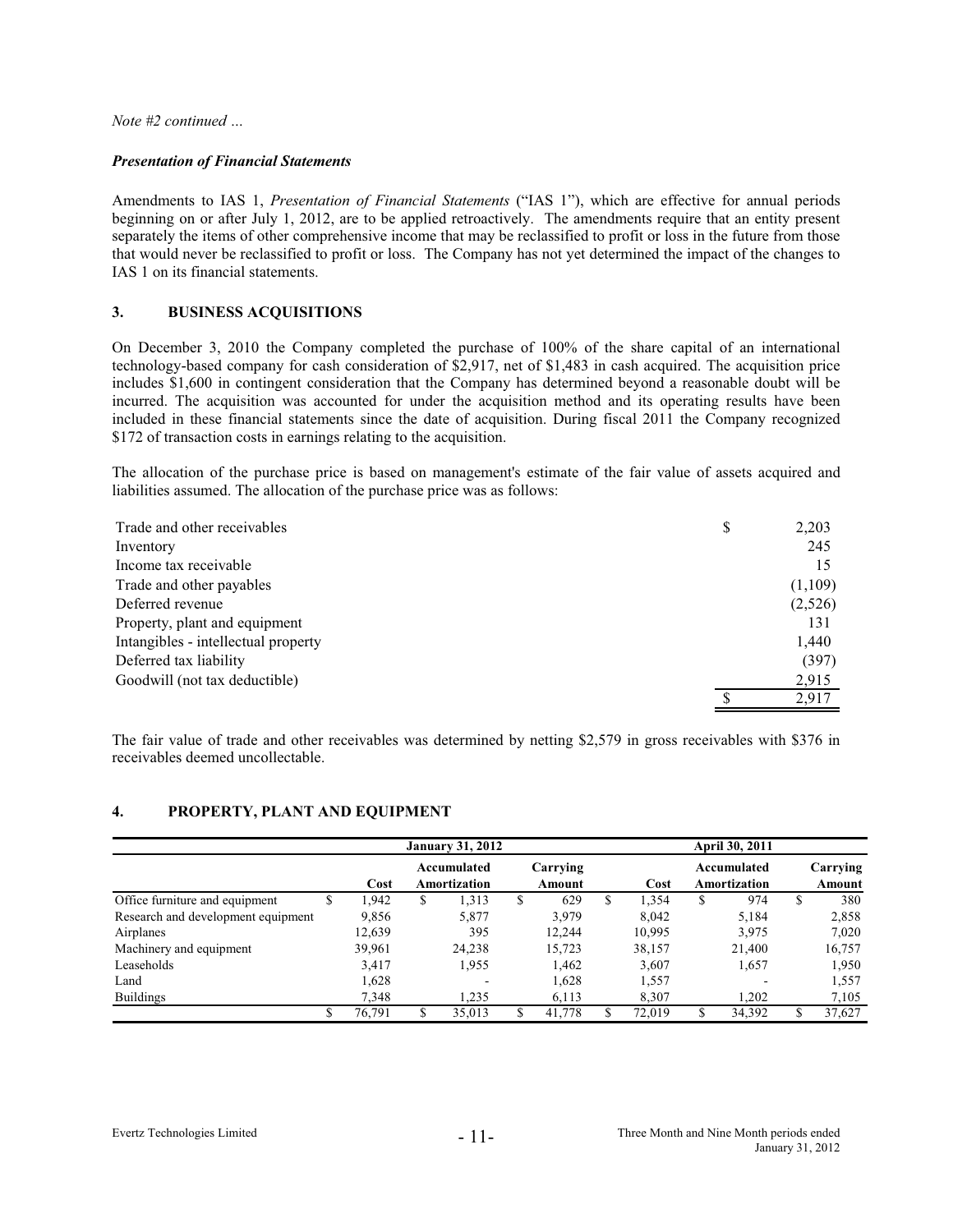# **5. CAPITAL STOCK**

Authorized capital stock consists of: Unlimited number of preferred shares Unlimited number of common shares

|                                      | Number of     |    | Amount   |
|--------------------------------------|---------------|----|----------|
|                                      | Common Shares |    |          |
| Balance as at May 1, 2010            | 73,607,506    | -8 | 51,035   |
| Issued on exercise of stock options  | 863,100       |    | 5,630    |
| Transferred from contributed surplus |               |    | 2,217    |
| Balance as at April 30, 2011         | 74,470,606    |    | 58,882   |
| Issued on exercise of stock options  | 789.980       |    | 7,456    |
| Cancelled pursuant to NCIB           | (2,000,100)   |    | (1, 581) |
| Transferred from contributed surplus |               |    | 2,509    |
| Balance as at January 31, 2012       | 73,260,486    | -S | 67,266   |

# *Normal Course Issuer Bid*

In June 2011, the Company filed a Normal Course Issuer Bid (NCIB) with the TSX to repurchase, at the Company's discretion, until June 28, 2012 up to 3,751,717 outstanding common shares on the open market or as otherwise permitted, subject to normal terms and limitations of such bids. During the first nine months of fiscal 2012, the Company purchased and cancelled 2,000,100 common shares at a weighted average price of \$12.61 per share under the NCIB.

# *Dividends Per Share*

During the quarter \$0.12 in dividends per share were declared.

# **6. PROVISIONS**

|                                | Warranty & | Lease/Retirement   |       |
|--------------------------------|------------|--------------------|-------|
|                                | Returns    | <b>Obligations</b> | Total |
| Balance as at April 30, 2011   | 766        | 469                | 1,235 |
| Additions                      |            |                    |       |
| Provisions used                |            | (417)              | (417) |
| Foreign exchange differences   | 3)         | (12)               | (15)  |
| Balance as at January 31, 2012 | 763        | 46                 | 809   |

# **7. SELLING, ADMINISTRATIVE AND GENERAL EXPENSES**

|                                                     | Three month period ended<br>January 31, |        |   |        | Nine month period ended<br>January 31, |        |  |        |  |  |
|-----------------------------------------------------|-----------------------------------------|--------|---|--------|----------------------------------------|--------|--|--------|--|--|
|                                                     |                                         | 2012   |   | 2011   |                                        | 2012   |  | 2011   |  |  |
| Selling and administrative                          | S                                       | 12.677 | S | 9,985  | S                                      | 34,798 |  | 27,194 |  |  |
| Share-based compensation (note 9)                   |                                         | 869    |   | 1,061  |                                        | 2,293  |  | 2,894  |  |  |
| Depreciation of property, plant and equipment (non- |                                         |        |   |        |                                        |        |  |        |  |  |
| production)                                         |                                         | 403    |   | 489    |                                        | 1.461  |  | 1,161  |  |  |
| Amortization of intangibles                         |                                         | 308    |   | 277    |                                        | 924    |  | 715    |  |  |
|                                                     | S                                       | 14.257 | S | 11.812 |                                        | 39.476 |  | 31.964 |  |  |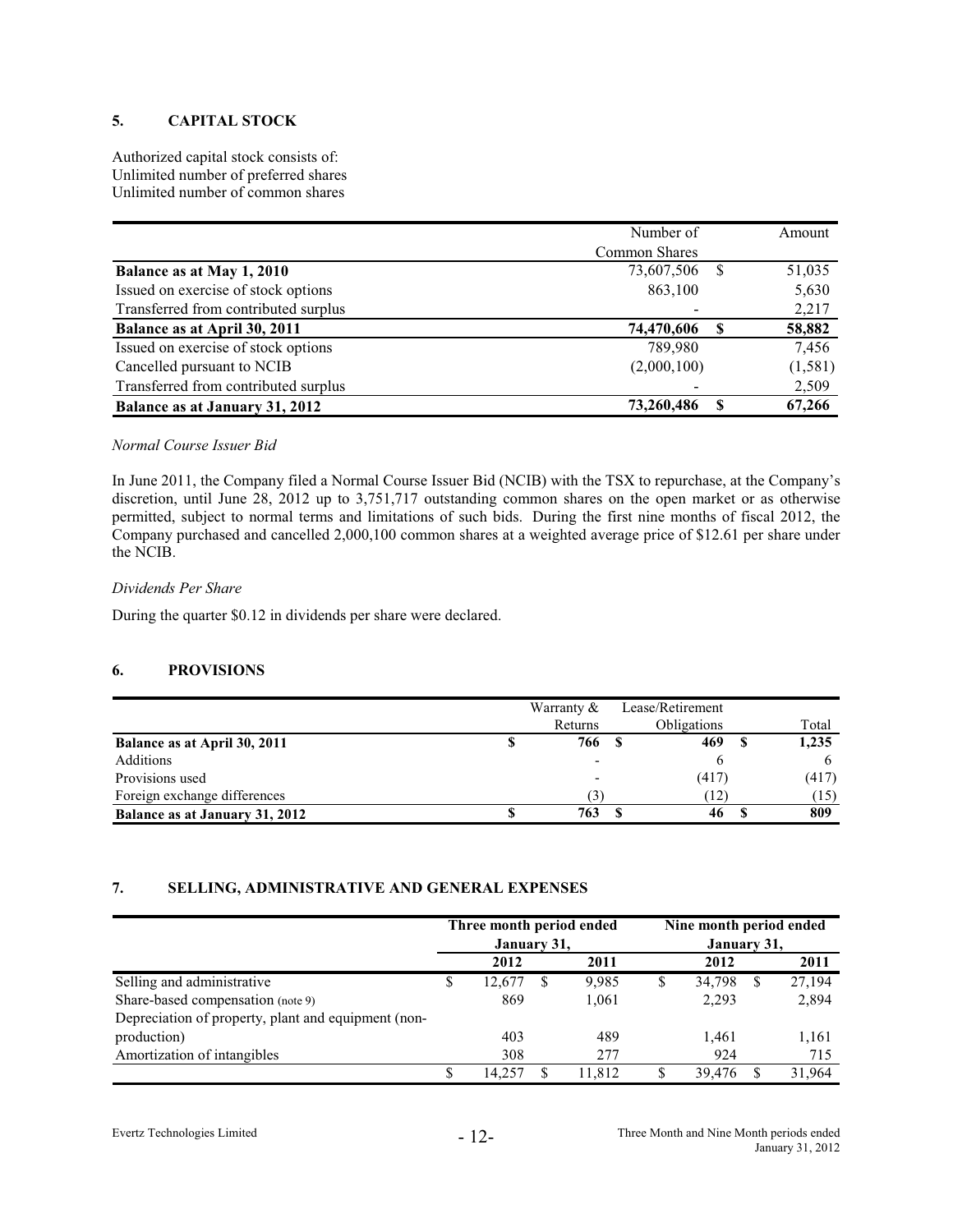# **8. STATEMENT OF CASH FLOWS**

#### **Changes in non**–**cash working capital items**

|                                       |    | Three month period ended<br>January 31, |         |    | Nine month period ended<br>January 31, |           |  |  |
|---------------------------------------|----|-----------------------------------------|---------|----|----------------------------------------|-----------|--|--|
|                                       |    | 2012                                    | 2011    |    | 2012                                   | 2011      |  |  |
| Trade and other receivables           | \$ | 6,210<br><sup>S</sup>                   | (719)   | \$ | 1,235                                  | (11,307)  |  |  |
| Inventories                           |    | (612)                                   | (864)   |    | 1,727                                  | (15, 814) |  |  |
| Income taxes receivable               |    | (4,373)                                 | 2,855   |    | (5,928)                                | 5,381     |  |  |
| Trade payable and accrued liabilities |    | 5,519                                   | 6,843   |    | 3,736                                  | 2,677     |  |  |
| Deferred revenue                      |    | 805                                     | (3,345) |    | 3,465                                  | (3, 532)  |  |  |
| Provisions                            |    | (435)                                   | (4)     |    | (426)                                  |           |  |  |
|                                       | S  | 7.114                                   | 4.766   |    | 3,809                                  | (22, 578) |  |  |

# **9. SHARE BASED PAYMENTS**

The Company established, in June 2006, a stock option plan to attract, retain, motivate and compensate employees, officers and eligible directors who are integral to the growth and success of the Company. A number of shares equal to 10% of the Company's outstanding common shares are to be reserved for issuance under the stock option plan.

The Board of Directors administers the stock option plan and will determine the terms of any options granted. The exercise price of an option is to be set by the Board of Directors at the time of grant but shall not be lower than the market price as defined in the option plan at the time of grant. The term of the option cannot exceed 10 years. Stock options currently granted normally fully vest and expire by the end of the fifth year. The terms for all options prior to June 2006 were set by the Board of Directors at the grant date.

On September 6, 2011, the Company cancelled 630,000 options with a weighted average exercise price of \$17.08 and approximate remaining vesting period of 4.2 years, and issued new options with an exercise price of \$11.88 and a vesting period of 5.0 years. As a result of cancellation and issuance of these options, the fair value of the options, calculated using the Black-Scholes model, increased by \$562 and will be amortized over the remaining vesting period of the options. For these options, \$47 in incremental compensation cost was recognized during fiscal 2012.

The changes in the number of outstanding share options are as follows:

|                                | Number of             | Weighted              |
|--------------------------------|-----------------------|-----------------------|
|                                | Options               | Average               |
|                                |                       | <b>Exercise Price</b> |
| Balance as at May 1, 2010      | 4,095,500<br>-S       | 10.82                 |
| Granted                        | 1,055,000             | 15.77                 |
| Exercised                      | (863,100)             | 6.52                  |
| Cancelled                      | (180, 800)            | 11.87                 |
| Balance as at April 30, 2011   | 4,106,600<br><b>S</b> | 12.95                 |
| Granted                        | 2,319,000             | 11.95                 |
| Exercised                      | (789,980)             | 9.44                  |
| Cancelled                      | (880, 400)            | 15.30                 |
| Expired                        | (42, 420)             | 11.52                 |
| Balance as at January 31, 2012 | 4,712,800             | 12.62                 |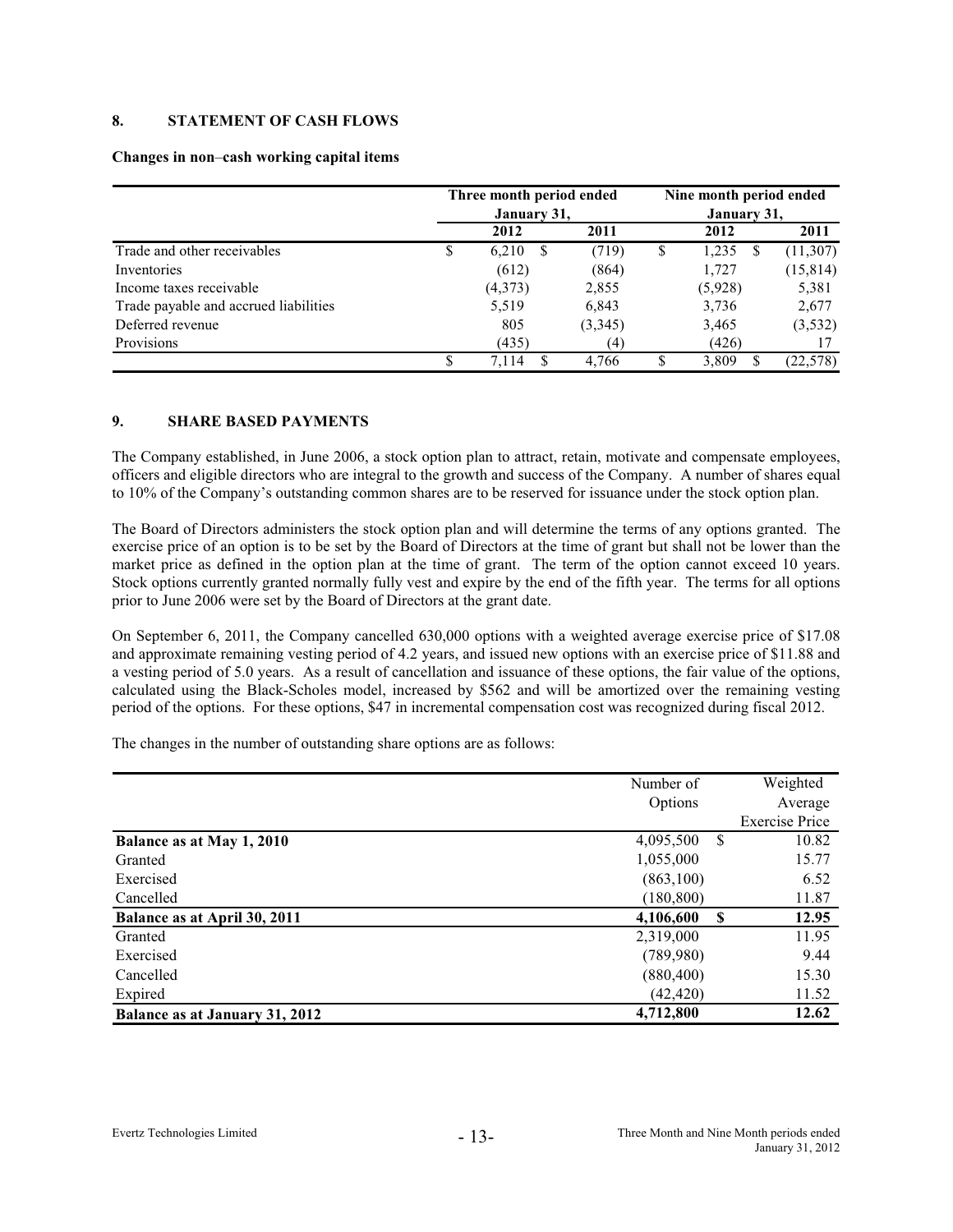*Note #9 continued …* 

| <b>Exercise Price</b> | <b>Weighted Average</b> | Number of      | <b>Weighted Average</b> | Number of      |    | <b>Weighted Average</b>    |
|-----------------------|-------------------------|----------------|-------------------------|----------------|----|----------------------------|
|                       | <b>Exercise Price</b>   | Outstanding    | Remaining               | <b>Options</b> |    | <b>Exercise Price of</b>   |
|                       |                         | <b>Options</b> | <b>Contractual Life</b> | Exercisable    |    | <b>Exercisable Options</b> |
| $$9.93 - $11.00$      | 10.94                   | 1,143,800      | 1.2                     | 768,700        | S  | 10.95                      |
| $$11.17 - $16.12$     | \$<br>12.42             | 3,154,000      | 4.2                     | ۰.             |    | $\overline{\phantom{0}}$   |
| $$17.88 - $19.34$     | \$<br>18.15             | 405,000        | 1.4                     | 250,000        | \$ | 17.97                      |
| \$29.58               | 29.58                   | 10,000         | 1.0                     | 8.000          | \$ | 29.58                      |
| Totals                | 12.62                   | 4,712,800      | 3.2                     | 1.026.700      | \$ | 12.81                      |

Stock options outstanding as at January 31, 2012 are:

#### **Compensation expense**

The share–based compensation expense that has been charged against earnings over the nine month period is \$2,293 (2011 - \$2,894). Compensation expense on grants during the period was calculated using the Black–Scholes option pricing model with the following weighted average assumptions:

|                                                   | January 31, | January 31, |
|---------------------------------------------------|-------------|-------------|
|                                                   | 2012        | 2011        |
| Risk-free interest rate                           | $1.42\%$    | 2.50%       |
| Dividend yield                                    | $4.01\%$    | 2.43%       |
| Expected life                                     | 5 years     | 5 years     |
| Expected volatility                               | 40%         | 35%         |
| Weighted average grant-date fair value:           |             |             |
| Where the exercise price equaled the market price | \$3.00      | \$4.18      |

Expected volatility is based on a combination of historical share price volatility over the past 5 years of both the company and industry index averages. Share-based compensation expense was calculated using a weighted average forfeiture rate of 18%.

#### **10. SEGMENTED INFORMATION**

The Company reviewed its operations and determined that it operates a single reportable segment, the television broadcast equipment market. The single reportable operating segment derives its revenues from the sale of hardware and software solutions including related services, training and commissioning.

| Revenue                  |   |             |   |        |  |                         |  |         |  |  |  |
|--------------------------|---|-------------|---|--------|--|-------------------------|--|---------|--|--|--|
| Three month period ended |   |             |   |        |  | Nine month period ended |  |         |  |  |  |
|                          |   | January 31, |   |        |  | January 31,             |  |         |  |  |  |
|                          |   | 2012        |   | 2011   |  | 2012                    |  | 2011    |  |  |  |
| <b>United States</b>     | S | 24,398      | S | 39.211 |  | 86.622                  |  | 108,503 |  |  |  |
| International            |   | 39.494      |   | 35,578 |  | 103,867                 |  | 109,159 |  |  |  |
| Canada                   |   | 7.553       |   | 9,284  |  | 26,571                  |  | 22,554  |  |  |  |
|                          |   | 71,445      |   | 84.073 |  | 217,060                 |  | 240,216 |  |  |  |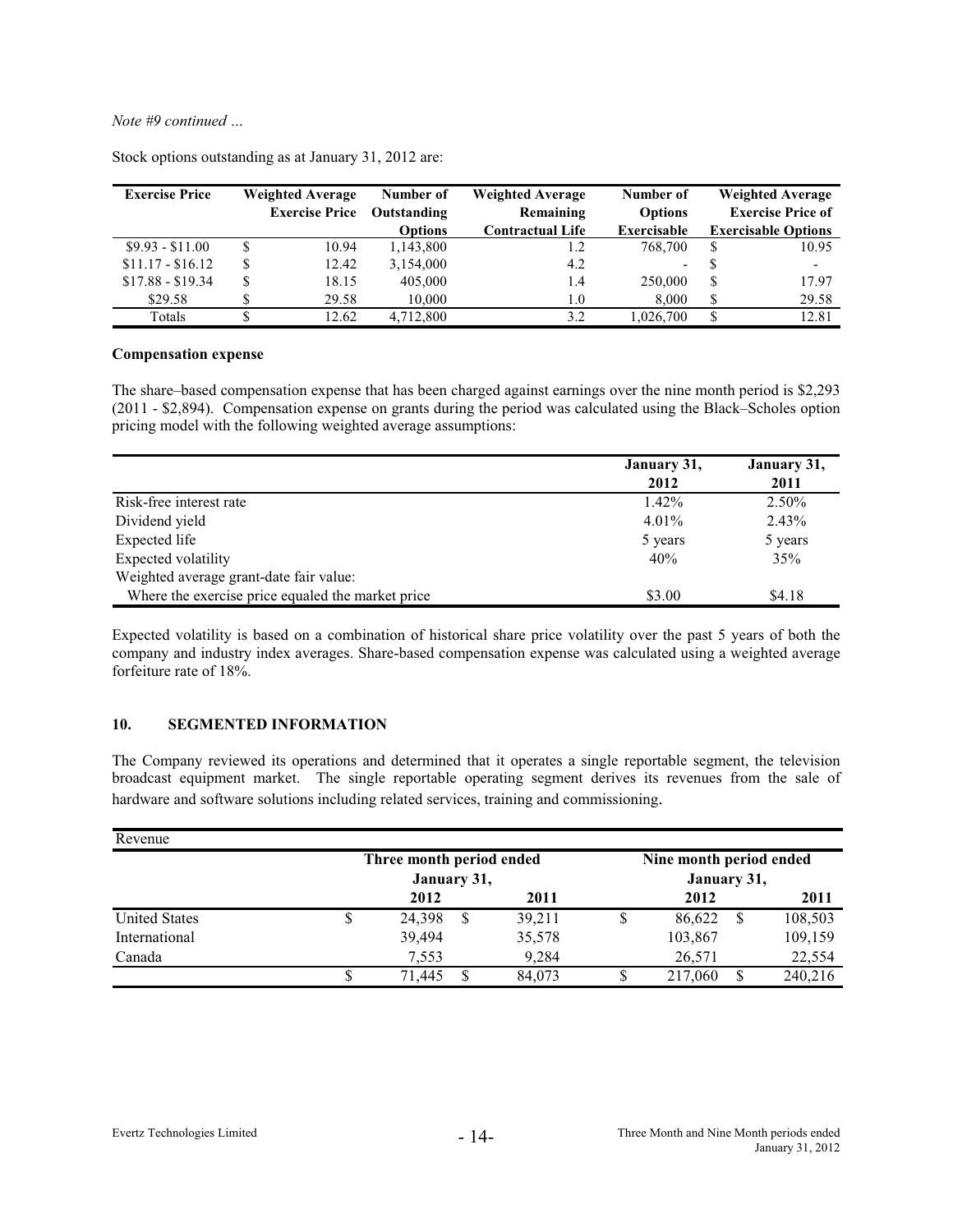*Note #10 continued …*

|                      | <b>January 31, 2012</b> |                          |    |                |    | <b>April 30, 2011</b>           |  |                          |  |                          |    |                                        |
|----------------------|-------------------------|--------------------------|----|----------------|----|---------------------------------|--|--------------------------|--|--------------------------|----|----------------------------------------|
|                      |                         | Capital<br><b>Assets</b> |    | Goodwill       |    | Intellectual<br><b>Property</b> |  | Capital<br><b>Assets</b> |  | Goodwill                 |    | <b>Intellectual</b><br><b>Property</b> |
| <b>United States</b> |                         | 12.384                   | \$ | $\blacksquare$ |    | ۰.                              |  | 7.207                    |  | $\blacksquare$           |    | -                                      |
| International        |                         | 9.939                    |    | 17.461         |    | 1.299                           |  | 9.844                    |  | 17.467                   |    | 2,224                                  |
| Canada               |                         | 19.455                   |    | $\,$           |    |                                 |  | 20,576                   |  | $\overline{\phantom{0}}$ |    |                                        |
|                      |                         | 41,778                   |    | '.461          | \$ | 1.299                           |  | 37.627                   |  | 7.467                    | \$ | 2,224                                  |

# **11. RELATED PARTY TRANSACTIONS**

Balances and transactions between the Company and its subsidiaries, which are related parties of the Company, have been eliminated on consolidation and are not disclosed in this note. Details of transactions between the Company and other related parties are disclosed below.

# *Related Party Transactions*

Two shareholders each indirectly hold a 10% interest in the Company's leased premises in Ontario. This lease expires in 2019 with a total of \$6,001 committed over the remaining term. During the nine and three month period respectively, rent paid for the leased principal premises amounted to \$598 (2010 – \$598) and \$199 (2010 - \$199) with no outstanding amounts due as at January 31, 2012.

The Company also leases property where two shareholders indirectly own 100% interest. This lease expires in 2016 with a total of \$1,149 committed over the remaining term. During the nine and three month period respectively, rent paid was  $$182 (2010 - $180)$  and  $$61 (2010 - $60)$  with no outstanding amounts due as at January 31, 2012.

On December 1, 2008 the Company entered into an agreement with two shareholders who each indirectly hold a 20% interest in the Company's leased premises in Ontario. This lease expires in 2018 with a total of \$5,385 committed over the remaining term. During the nine and three month period respectively, rent paid for the leased principal premises amounted to \$540 (2010 - \$520) and \$180 (2010 - \$177) with no outstanding amounts due as at January 31, 2012.

On December 15, 2008 the Company entered into a lease agreement with a director who indirectly owns 100% interest. The lease expires in 2013 with a total of \$260 committed over the remaining term. During the nine and three month period respectively, rent paid was \$98 (2010 - \$97) and \$33 (2010 - \$32) with no outstanding amounts due as at January 31, 2012.

On May 1, 2009 the Company entered into an agreement with two shareholders who each indirectly hold a 35% interest. This lease expires in 2019 with a total of \$3,295 committed over the remaining term. During the nine and three month period respectively, rent paid was \$314 (2010 - \$299) and \$105 (2010 - \$100) with no outstanding amounts due as at January 31, 2012.

These transactions were in the normal course of business and recorded at an exchange value established and agreed upon by related parties.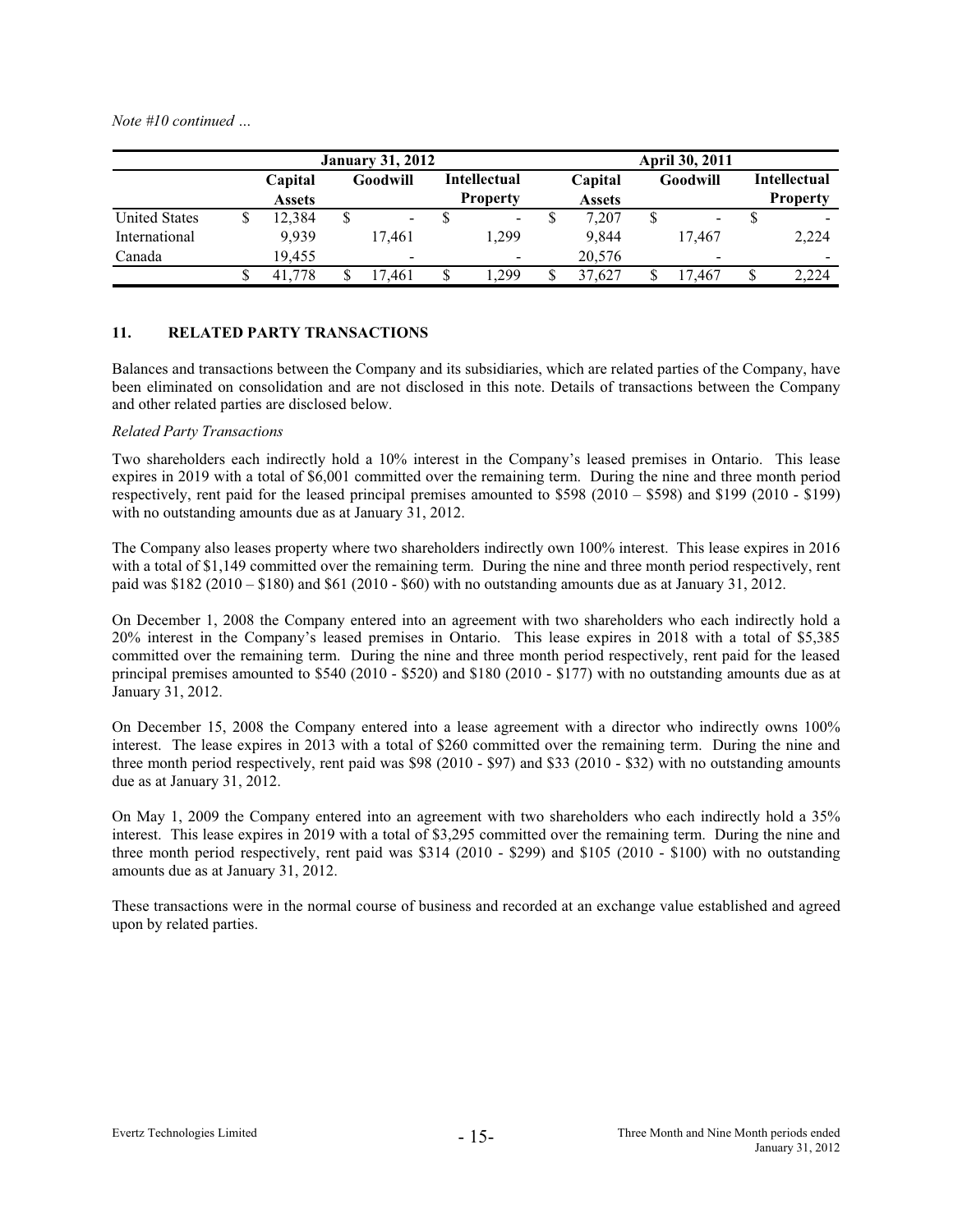# **12. EARNINGS PER SHARE**

|                                                    | Three month period ended<br>January 31, |            | Nine month period ended<br>January 31, |            |  |
|----------------------------------------------------|-----------------------------------------|------------|----------------------------------------|------------|--|
|                                                    | 2012                                    | 2011       | 2012                                   | 2011       |  |
| Weighted average common shares outstanding         | 73,222,526                              | 74,121,954 | 73,746,646                             | 73,794,552 |  |
| Dilutive effect of stock options                   | 68.737                                  | 101.874    | 190.608                                | 255,609    |  |
|                                                    |                                         |            |                                        |            |  |
| Diluted weighted average common shares outstanding | 73,291,263                              | 74,223,828 | 73,937,254                             | 74,050,161 |  |

The weighted average number of diluted common shares excludes 3,479,115 options because they were anti-dilutive during the period  $(2011 - 650,000)$ .

# **13. NON-CURRENT ASSETS HELD FOR SALE**

The Company has assets that have been classified as held for sale. Efforts to sell the assets have already commenced and are expected to be sold before the end of the year. An impairment loss of \$420 has been recorded on the remeasurement of the assets to the lower of their carrying amount and their fair value less costs to sell, and was recorded within other income and expenses.

# **14. FIRST-TIME ADOPTION OF INTERNATIONAL FINANCIAL REPORTING STANDARDS**

For all periods up to and including the year ended April 30, 2011, the Company prepared its financial statements in accordance with Canadian GAAP. These financial statements, for the three and nine months ended January 31, 2012, are the third which the Company has prepared in accordance with IFRS.

Accordingly, the Company has prepared financial statements which comply with IFRS applicable for periods beginning on or after May 1, 2010 (the date of transition) as described in the significant accounting policies in Note 2 and Note 16 of the Companies interim condensed consolidated financial statements for the three months ended July 31, 2011. The principal adjustments made by the Company in its reconciling from Canadian GAAP balance sheet as at May 1, 2010 and its previously published Canadian GAAP financial statements for the year ended April 30, 2011 to IFRS are included within Note 16 of the Companies interim condensed consolidated financial statements for the three months ended July 31, 2011.

This note provides reconciliation of Canadian GAAP and IFRS for periods presented within this statement.

#### *Exemptions applied and mandatory exceptions*

IFRS 1, First-Time Adoption of International Financial Reporting Standards, allows first-time adopters certain exemptions from the general requirement to apply IFRS as effective for April 2012 year ends retrospectively. IFRS 1 also includes mandatory exceptions to the retrospective application of IFRSs.

The Company has applied the following exemptions:

#### IFRS 2 - Share-based payment transactions

IFRS 1 does not require first-time adopters to apply IFRS 2, Share Based Payment, to equity instruments that were granted on or before November 7, 2002, or equity instruments that were granted subsequent to November 7, 2002 and vested before the date of transition to IFRS. The Company has elected not to apply IFRS 2 to awards that vested prior to May 1, 2010, which had been accounted for in accordance with Canadian GAAP.

#### IFRS 3 - Business Combinations

IFRS 1 indicates that a first-time adopter may elect not to apply IFRS 3, Business Combinations, retrospectively to business combinations that occurred before the date of transition to IFRS. The Company has taken advantage of this election and has applied IFRS 3 to business combinations that occurred on or after May 1, 2010. In accordance with the IFRS 1 exemption the Company has also elected to not retroactively apply IAS 21, The Effects of Changes in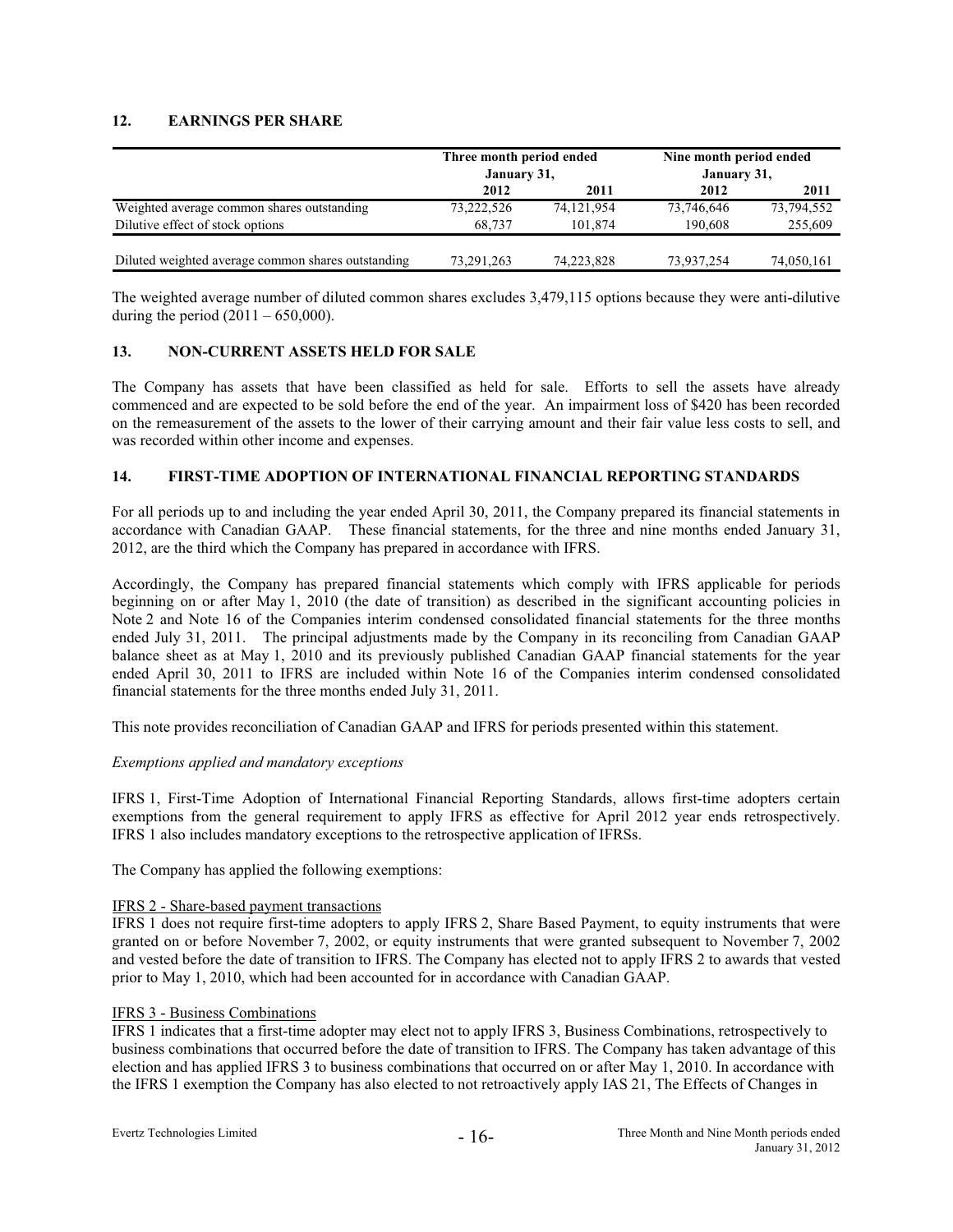#### *Note #14 continued …*

Foreign Exchange Rates, on fair value adjustments and goodwill arising in business combinations that occurred before May 1, 2010.

# IAS 21 - Cumulative translation differences

IFRS 1 provides the option to reset the balance of the cumulative foreign currency translation adjustment to zero on the date of transition. The Company has chosen to apply this election and has eliminated the cumulative translation difference and has adjusted retained earnings by the same amount at the date of transition to IFRS. If, subsequent to adoption, a foreign operation is disposed of, the translation differences that arose before the date of transition to IFRS will not affect the gain or loss on disposal.

The Company has applied the following mandatory exceptions:

# *IAS 1 - Estimates*

In accordance with IFRS 1, an entity's estimates under IFRS at the date of transition to IFRS must be consistent with estimates made for the same date under previous GAAP, unless there is objective evidence that those estimates were in error. The Company's IFRS estimates as of May 1, 2010 are consistent with its Canadian GAAP estimates for the same date.

# *Other exceptions*

The three remaining mandatory exceptions to the retrospective application of IFRSs relate to the de-recognition of financial assets and liabilities, hedge accounting and assets classified as held for sale and discontinued operations. The Company has determined that these mandatory exceptions have not had a material impact on the condensed consolidated financial statements.

IFRS employs a conceptual framework that is similar to Canadian GAAP. However, significant differences exist in certain matters of recognition, measurement and disclosure. While adoption of IFRS has not changed the Company's actual cash flows, it has resulted in changes to the Company's reported financial position and results of operations. In order to allow the users of the financial statements to better understand these changes, the Company's Canadian GAAP statement of earnings, statement of comprehensive income, statement of financial position and statement of cash flows for the year ended April 30, 2011 have been reconciled to IFRS, with the resulting differences explained.

Reconciliation of equity as at April 30, 2011 and January 31, 2011:

|                                     |              |    | April 30, |    | January 31, |
|-------------------------------------|--------------|----|-----------|----|-------------|
|                                     | <b>NOTES</b> |    | 2011      |    | 2011        |
| Total equity under Canadian GAAP    |              | S  | 371,704   | S. | 365,739     |
| Adjustments                         |              |    |           |    |             |
| Property, plant and equipment       |              |    | 887       |    | 1,113       |
| Provisions                          |              |    | (320)     |    | (262)       |
| Long-term projects                  | 3            |    | 928       |    | 866         |
| Business combinations               |              |    | (172)     |    | (172)       |
| Translation of income tax           | 5            |    |           |    |             |
| Non-controlling interest            | 6            |    | 1,550     |    | 1,457       |
| Functional currency                 | 8, 9         |    | (219)     |    | (105)       |
|                                     |              |    | 2,654     |    | 2,897       |
| Tax effect of the above adjustments |              |    | (599)     |    | (674)       |
| Total adjustment to equity          |              |    | 2,055     |    | 2,223       |
| Total equity under IFRSs            |              | \$ | 373,759   | S  | 367,962     |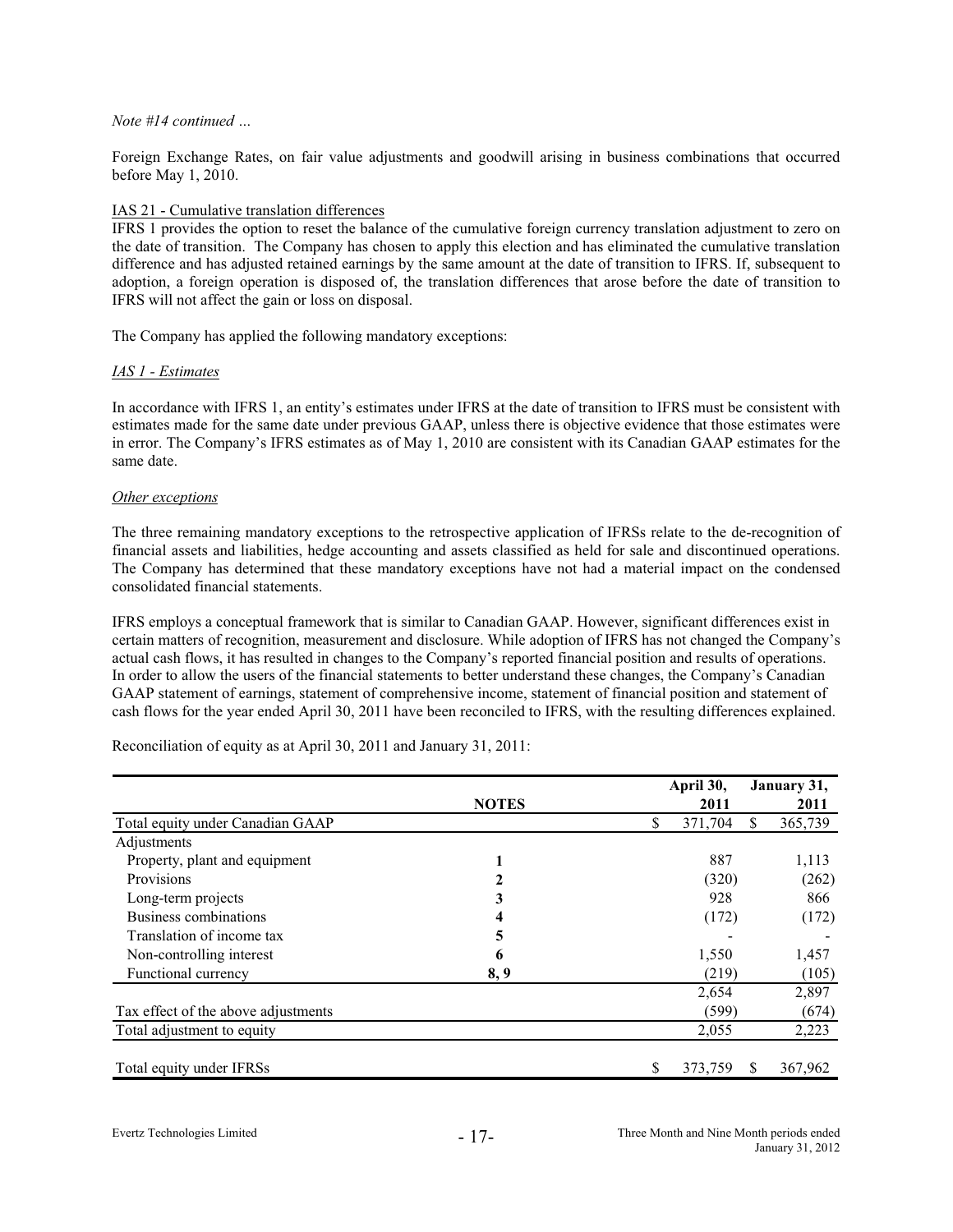# *Note #14 continued …*

|                                                |              | Nine month Three month<br>period ended period ended<br>January 31, |              | January 31,    |
|------------------------------------------------|--------------|--------------------------------------------------------------------|--------------|----------------|
| Total comprehensive income under Canadian GAAP | <b>NOTES</b> | 2011<br>\$<br>65,553                                               | S.           | 2011<br>23,419 |
| Adjustments                                    |              |                                                                    |              |                |
| Property, plant and equipment                  |              | (448)                                                              |              | (149)          |
| Provisions                                     |              | (9)                                                                |              | (2)            |
| Long-term projects                             |              | 866                                                                |              | 866            |
| Business combinations                          |              | (172)                                                              |              | (172)          |
| Translation of income tax                      | 5            |                                                                    |              |                |
| Share based payments                           |              | 189                                                                |              | 63             |
| Functional currency                            | 8, 9         | (105)                                                              |              | 150            |
|                                                |              | 321                                                                |              | 756            |
| Tax effect of the above adjustments            |              | 31                                                                 |              | 27             |
| Total adjustment to comprehensive income       |              | 352                                                                |              | 783            |
| Total comprehensive income under IFRSs         |              | \$<br>65,905                                                       | <sup>S</sup> | 24,202         |

Reconciliation of comprehensive income for nine months and three months ended January 31, 2011:

Notes to the financial statement reconciliations

- (1) has retroactively applied IAS 16, Property, Plant and Equipment, which requires the Company The Company to identify the significant components of its property, plant and equipment and depreciate these parts separately over their respective useful lives. The impact of the retroactive application of the increased componentization has resulted in an increase in the net book value of capital assets and retained earnings at the date of transition and an increase in subsequent amortization expense.
- (2) IAS 37, Provisions, Contingent Liabilities and Contingent Assets, requires separate disclosure of provisions on the face of the statement of financial position. This was not required under previous Canadian GAAP; therefore, all provisions were reclassified from accounts payable and accrued liabilities upon transition. Additionally, provisions as at May 1, 2010, as reported under Canadian GAAP, were re-assessed in accordance wi th the provisions of IAS 37. As a result of measurement differences between Canadian GAAP and IFRS, the Company increased its provision for site restoration costs.
- (3) IAS 11, Const ruction Contracts, requires revenues on projects which meet the definition of a construction contract to be measured using the percentage of completion method. The Company has identified certain long-term contracts which meet the definition of constructions contracts for which no revenues were previously rec ognized until shipment and transfer of title to customers were completed. The recognition method relatin g to these contracts has been restated to reflect the percentage of completion method.
- (4) The Company has elected under IFRS 1 not to apply IFRS 3 retrospectively to business combinations that occurred prior to May 1, 2010. Accordingly, the Company has continued with the same accounting treatment for business combinations completed before that time under Canadian GAAP. For all business combinations with IFRS 3. Under IFRS 3 all acquisition related transaction costs are expensed as incurred, as opposed to Canadian GAA P where the costs are capitalized during the purchase price allocation. that occurred on and subsequent to May 1, 2010 all business acquisitions were accounted for in accordance